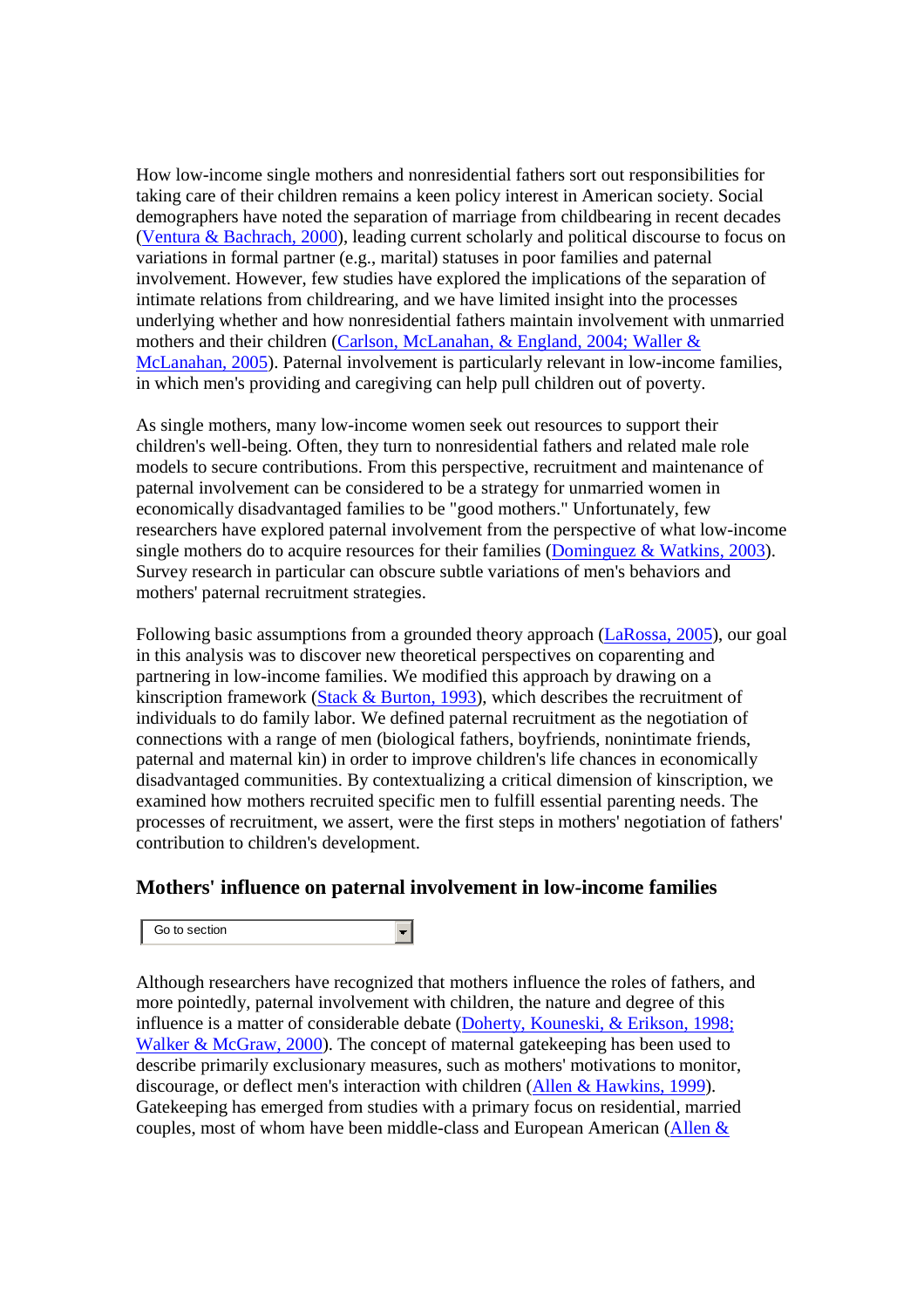Hawkins, 1999; DeLuccie, 2001; see Fagan & Barnett, 2003 for exception). Pleck and Masciadrelli (2004) noted that many gatekeeping studies have linked discouragement of paternal involvement to mothers' attitudes but rarely to actual family processes.

Studies of unmarried parents in economically disadvantaged families, in contrast, have often relied on rational choice models to account for mothers' efforts to secure resources from fathers. Wilson (1987) described mothers' attempts to secure potential marital partners (and contributors to children's well-being) with the concept of the limited marriageability pool for low-income African American women. Edin and Lein (1997) noted women's packaging of resources by requiring fathers to "pay to stay," to contribute to a household in exchange for an intimate relationship. Like gatekeeping studies, these studies on low-income families did not broadly capture the range of processes of mothers' encouragement and discouragement of male involvement across a wide array of family configurations.

As an alternative approach, studies of women's kinwork have conceptualized how mothers ensure their children's well-being and influence men's family involvement. DiLeonardo (1987) identified "keeping families together" as the core of women's work activities (including household labor, child/elder care, and market labor) that require the women to embody a mix of altruism and self-interest. Others have described being a kinkeeper as encompassing emotional work, communication activities, physical labor, and financial obligations (Gerstel & Gallagher, 1993; Rosenthal, 1985). Previous research also revealed that mothers have identified, created, maintained, and even dissolved a range of supportive kin networks for daily survival and social mobility of their families (Nelson, 2000; Stack, 1974). Further, these mothers worked to advocate and improve their children's life chances by personalizing connections with significant kinworkers, usually grandmothers, sisters, aunts and friends (Glenn, Chang, & Forcey, 1994).

Focused recruitment of men into kinwork roles is a distinct advocacy strategy that could potentially enhance families, although we recognize the ambivalence of such involvement. Stack (1974) demonstrated how even the establishment of paternity itself could bring resources to mothers and their children through the contributions of paternal kin. However, family members also felt that poor men drained valuable resources that help sustain family systems (Stack, 1974), and they held tight to time-proven mental representations of low-income fathers as "renegade relatives" (Stack & Burton, 1993, p. 164) who do more harm than good.

Indeed, there is some evidence that low-income men's transitions in residences, relationships, and employment put low-income families at risk for loss of resources, conflict, and potential abuse (Sano, 2004; Waller & Swisher, in press). Specifically, fathers often are obligated to more than one set of nonresident and/or resident children (Manning, Stewart, & Smock, 2003; Roy, 1999). According to researchers (Edin, 2000; Edin & Kefalas, 2005), some single mothers believe that low wages combined with inconsistent employment render poor men unprepared for family relationships. Despite these risks, mothers have been found to tailor flexible paternal roles in multigenerational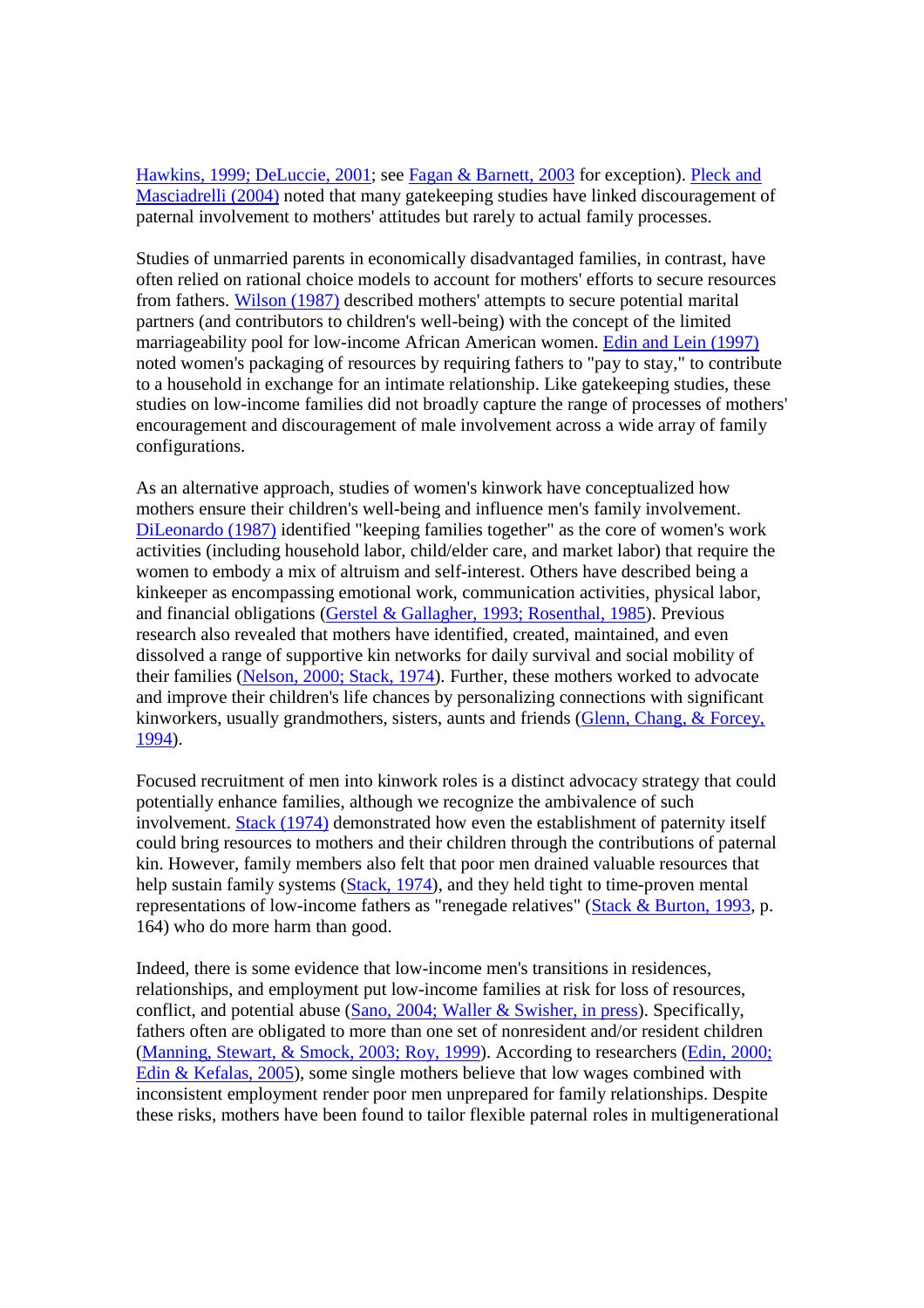African American families to expand the range of men who can contribute to children's well-being (Jarrett, Roy, & Burton, 2002).

 $\left| \cdot \right|$ 

# **The present study**

Go to section

This analysis draws from the kinscripts framework (Stack & Burton, 1993), which situates kinwork within complex family relationships over time. This framework shifts the focus of study from mother/father relationships to extrafamilial relationships constructed to enhance children's well-being (Crosbie-Burnett & Lewis, 1999). Based on the experiences of multigenerational African American families, a kinwork perspective acknowledges family members' ongoing actions to "regenerate families, maintain lifetime continuities, sustain intergenerational responsibilities, and reinforce shared values" (Stack & Burton, 1993, p. 160). Family scripts guide social expectations and lead to efficiency and consistency in taking care of family responsibilities (Byng-Hall, 1985, 1988). We theorized that paternal recruitment is a critical dimension of mothers' kinscription efforts and has relevance for both their own and their children's well-being.

Previous studies have limited their focus to the need for men's instrumental contributions, typically financial resources for themselves and their children (Gibson, Edin, & McLanahan, 2005; Kotchick, Dorsey, & Heller, 2005; Mincy, Garfinkel, & Nepomnyaschy, 2005; Roy, 1999). However, other studies have indicated that mothers also need a contribution of time to provide care from trustworthy kinworkers. Roy, Tubbs, and Burton (2004) identified how low-income mothers in Chicago sought relief from the demands of food preparation, transportation, and grooming activities in 24-hr child care. Low-income single mothers also sought out the guidance that fathers provided for their children and the emotional support that they offered to them as mothers who parented alone (Jarrett et al., 2002).

To summarize, this study explored low-income single mothers' recruitment of men as an open-ended and contested process, inclusive of multiple family needs and multiple actors. We defined recruitment as the negotiation of connections with a range of men (biological fathers, boyfriends, nonintimate friends, paternal and maternal kin) in order to improve children's life chances in economically disadvantaged communities. To explore the processes of recruitment, we asked how did low-income mothers involve nonresidential fathers and other men to fulfill family needs? Specifically, we examined three processes that emerged in analyses of interview data:

Single mothers' negotiated legitimacy of normative expectations for men;

Mothers' reconciliation of the overlap of maternal advocacy with the demands of intimate relationships;

Mothers' minimization of risks to their children during recruitment.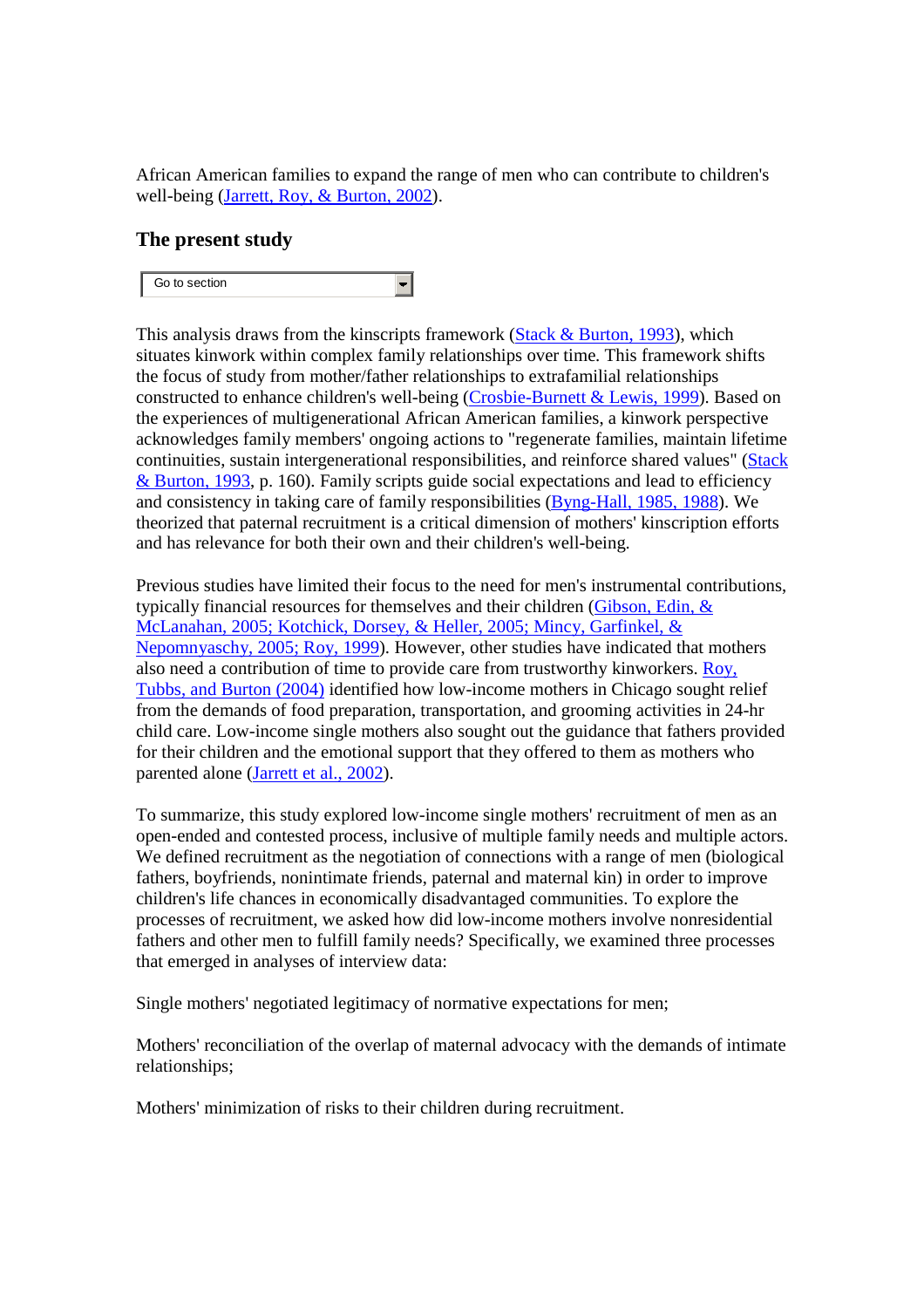# **Methods**

Go to section

 $\left| \cdot \right|$ 

## **Overview and participant recruitment**

Using ethnographic data from the *Welfare, Children and Families: A Three-City Study*, we explored strategies women employ to recruit men's support for children in 149 African American, Hispanic, and non-Hispanic White low-income families. The data on mothers' strategies for recruiting father and father-figure support derived from the ethnographic component of *Welfare, Children and Families: A Three-City Study*. This study was carried out over a period of 4 years in Boston, Chicago, and San Antonio to monitor the consequences of welfare reform for the well-being of children and families. This multisite study integrated survey, developmental, and ethnographic components. A detailed description of the *Three-City Study* and a series of reportsare available at http://www.jhu.edu/~welfare.

Families who participated in the ethnographic components of *The Three-City Study* were recruited between June 1999 and December 2000. Recruitment sites included formal childcare settings (e.g., Head Start), the Women, Infants, and Children program, neighborhood community and youth centers, churches, local welfare offices, and other social service agencies. Multiple neighborhoods in each city were targeted for recruitment, based on compatibility with probability sampling areas used to recruit participants for *The Three-City Study* survey component.

All families who participated in the ethnographic study  $(N = 256$  families) had household incomes at or below 200% of the Federal Poverty Line (U.S. Department of Health and Human Services, 2002). Most mothers were eligible for receipt of Temporary Assistance for Needy Families (TANF), although some mothers whose income was slightly above poverty level represented working poor families who experienced many of the contextual impacts of poverty in low-income neighborhoods. Of the 256 families who participated, 44 families were recruited for interviews and observation because they included a child less than 8 years of age with a moderate to severe disability. We did not include these families in our analysis due to the unique strategies of paternal recruitment associated with children's disabilities. The remaining subsample of 212 families included a child aged 2–4 years; further, we selected families with nonresidential fathers or father figures during the first year of the study ( $N = 149$ , or 70% of total sample; see Table 1). Within this subsample,  $42\%$  ( $n = 62$ ) of the families were of Hispanic ethnicity (includes Puerto Ricans, Mexican Americans, and Central Americans), 39% were African American (*n* = 58), and 19% were non-Hispanic White  $(n = 29)$ .

For this analysis, we used ethnographic data collected during the first year of the *Three-City Study*, when most mother/father unions were tenuous and formative. In early years with young children, couples reported experiencing high expectations, bitter disappointments, conflict, and union dissolution. The early phases of data collection were conducted at the height of welfare reform, when low-income women were required to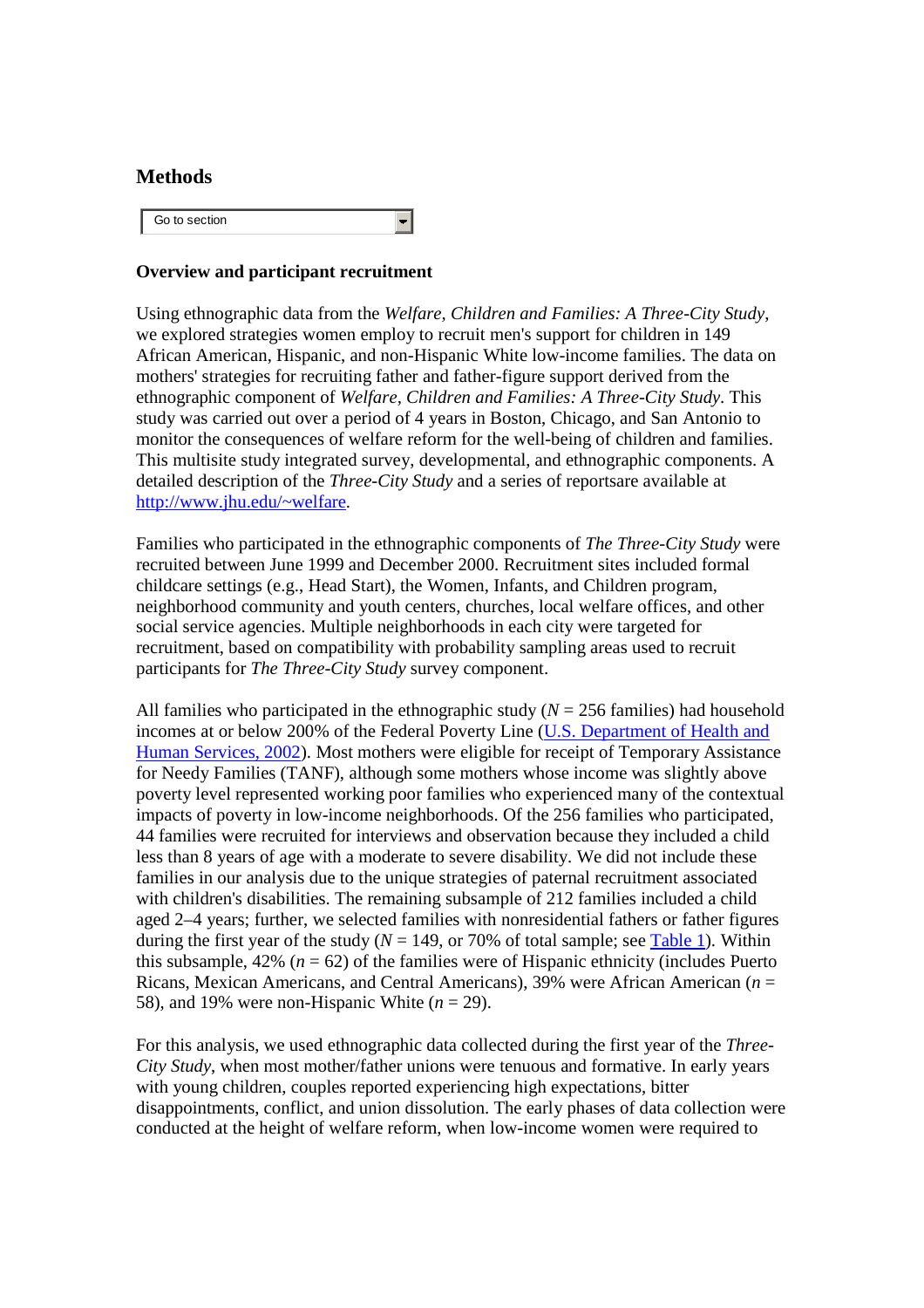identify the fathers of their children in order to receive aid. We acknowledge the possibility that the identification of welfare-eligible children's biological fathers may have influenced parenting and partnering interaction between mothers and nonresident fathers.

## **Ethnographic methodology**

Structured discovery. The ethnography employed a method of structured discovery in which in-depth interviews and observations focused on specific topics but allowed flexibility to capture unexpected findings and relationships among topics (Burton, Skinner, & Matthews, 2005; Winston et al., 1999). The interviews addressed child development, parenting, and intimate relationships; health and health access; experiences with TANF and other public assistance programs; education, work experiences and future plans; family economics; support networks; family routines; and home and neighborhood environments. Ethnographers also engaged in participant observation, accompanying mothers and their children to the welfare office, doctor, hospital, clinic, or workplace, and noting both context and interactions. Ethnographers met with each family once or twice each month, on average, for 12–18 months, with follow-up interviews at 6 months and 1 year after the 18-month intensive period. Mothers were compensated with grocery or department store vouchers for each interview and participant observation visit. Pseudonyms, not actual names, were cited in this study.

Guided by a process model of parenting with contextual sources of social support (Belsky, 1984), we identified three types of family needs that mothers reported were critical for children's well-being: material support (including financial contributions), child care, and emotional support and guidance of children. Our definition of "father" was rooted in mothers' discussion of men in daily family life, as well as direct observations of fathers by ethnographers whenever possible. Mothers identified fathers either through explicit reference "the father of my children" or implicit statements about father-like behavior "he's around a lot, and my daughter likes to play with him."

Coding and analyses. Multiple sources of data were used for our analysis of mothers' recruitment. Field ethnographers in each city wrote field notes, including transcribed interviews and observations from family interactions. Interview transcripts, field notes, and other documents were coded for entry into a qualitative data management software application and summarized into a case profile for each family. The software program and case profiles enabled counts across the entire sample as well as detailed analysis of individual cases.

For this analysis, notes and profiles were reviewed for mothers' reports of efforts to involve men in children's lives. We identified these reports in general discussion of mothers' and children's interactions with men, as well as in discussions of intimate relationships, social support, and kinwork. We enhanced data credibility and dependability (Lincoln & Guba, 1985) through prolonged engagement in the field, repeat coding techniques, member checks with participants, and triangulation through multiple data sources and multiple methods of data collection.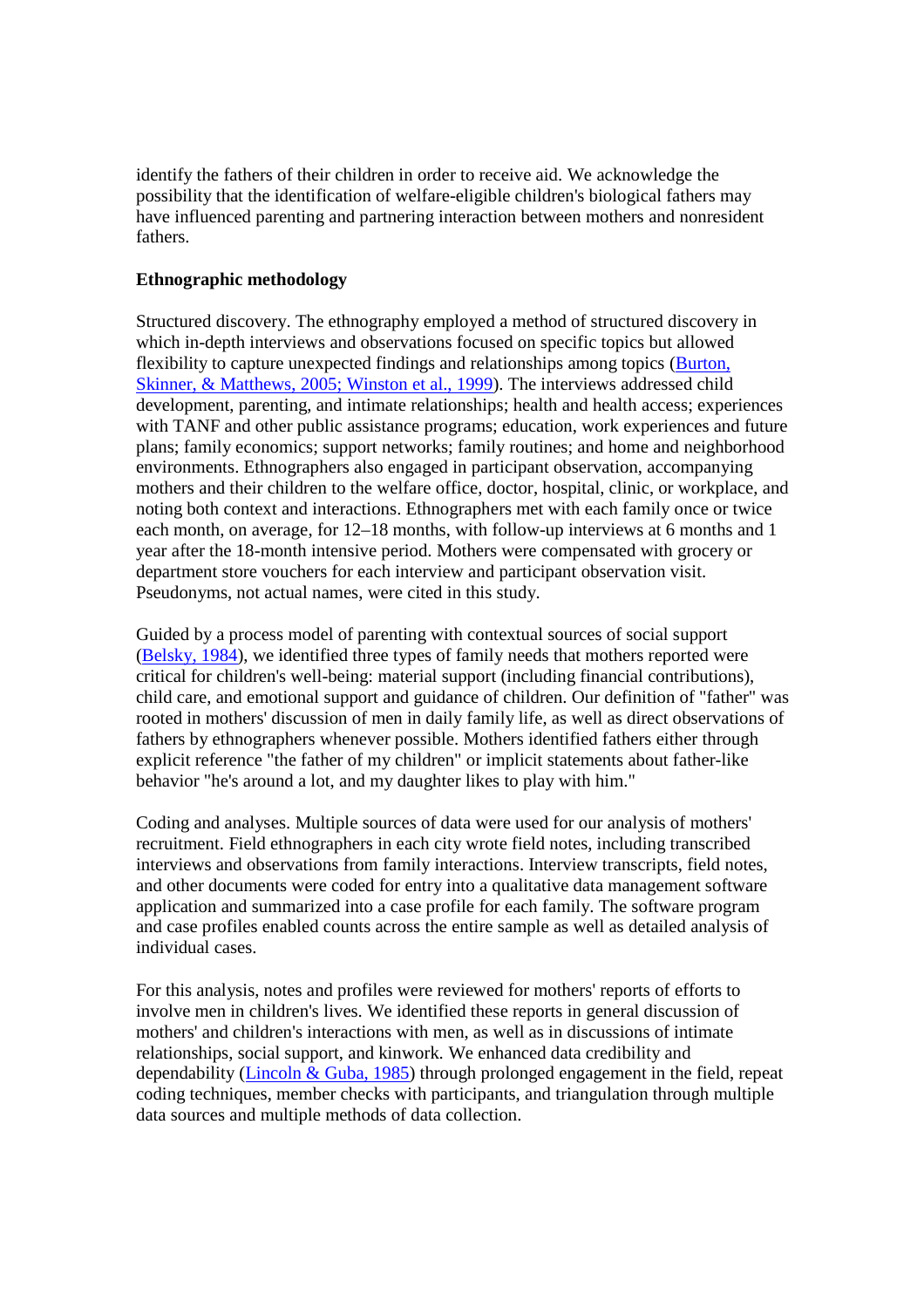Three waves of coding were conducted on complete sets of data for each family. First, field notes and family profiles were open coded with common codes and sensitizing concepts. Next, coding patterns were examined within and across all families, using axial coding techniques adapted from constant comparison methods of analytic induction (Strauss & Corbin, 1998). We identified three processes of recruitment: (a) search for conventional fathers and partners, (b) maternal advocacy and implications for intimate relationships, and (c) protection of children and reduction of risks. We also examined the conditions and contexts that shaped these recruitment processes. In the final phase of selective coding, we identified recruitment as the core category of our analyses (LaRossa, 2005). Last, we integrated patterns of variation in recruitment processes across all 149 cases to develop theoretical insight into the broader process of kinscription of men in low-income families.

# **Findings**



In this section, we describe the contexts for mothers' recruitment of paternal involvement. We specify the range of complex family configurations that include a range and multiplicity of potential fathers and father figures. We also briefly indicate the prevalence of family needs that were indicated by mothers in the study. Each of the three emergent recruitment processes will be explored. First, we examine the search for conventional fathers and partners, including beliefs about, monitoring of, and barriers to a "gold standard" of involved fathering. Second, we assess how mothers' advocacy shaped intimate relationships with biological fathers and nonbiological partners. Third, we follow mothers' efforts to minimize risks to themselves and their children, through subsequent recruitment of nonintimate father figures and legacies with paternal kin.

### **Contexts for Recruitment**

Complex family configurations. Mothers pursued support with nonresidential biological fathers, new partners in intimate relationships, male friends and family members in nonintimate relationships, and paternal kin (including paternal grandmothers)—in this order of priority. Children in this sample of low-income families received care and contributions from multiple men. Across all 149 families, 299 men were identified as involved fathers (approximately two men in each family context). In fact, two or more biological fathers were involved in about 40% of the families  $(n = 61)$ .

The majority of men that mothers identified in their families were biological fathers who lived permanently outside of households (62% of all men, *n* = 186) or who moved in and out of households frequently  $(14\%, n = 42)$ . Nonresidential biological fathers were usually the first recruits that mothers approached for support and involvement with their children. Just less than 20% of all involved men that mothers acknowledged (18%,  $n =$ 53) were their unmarried partners.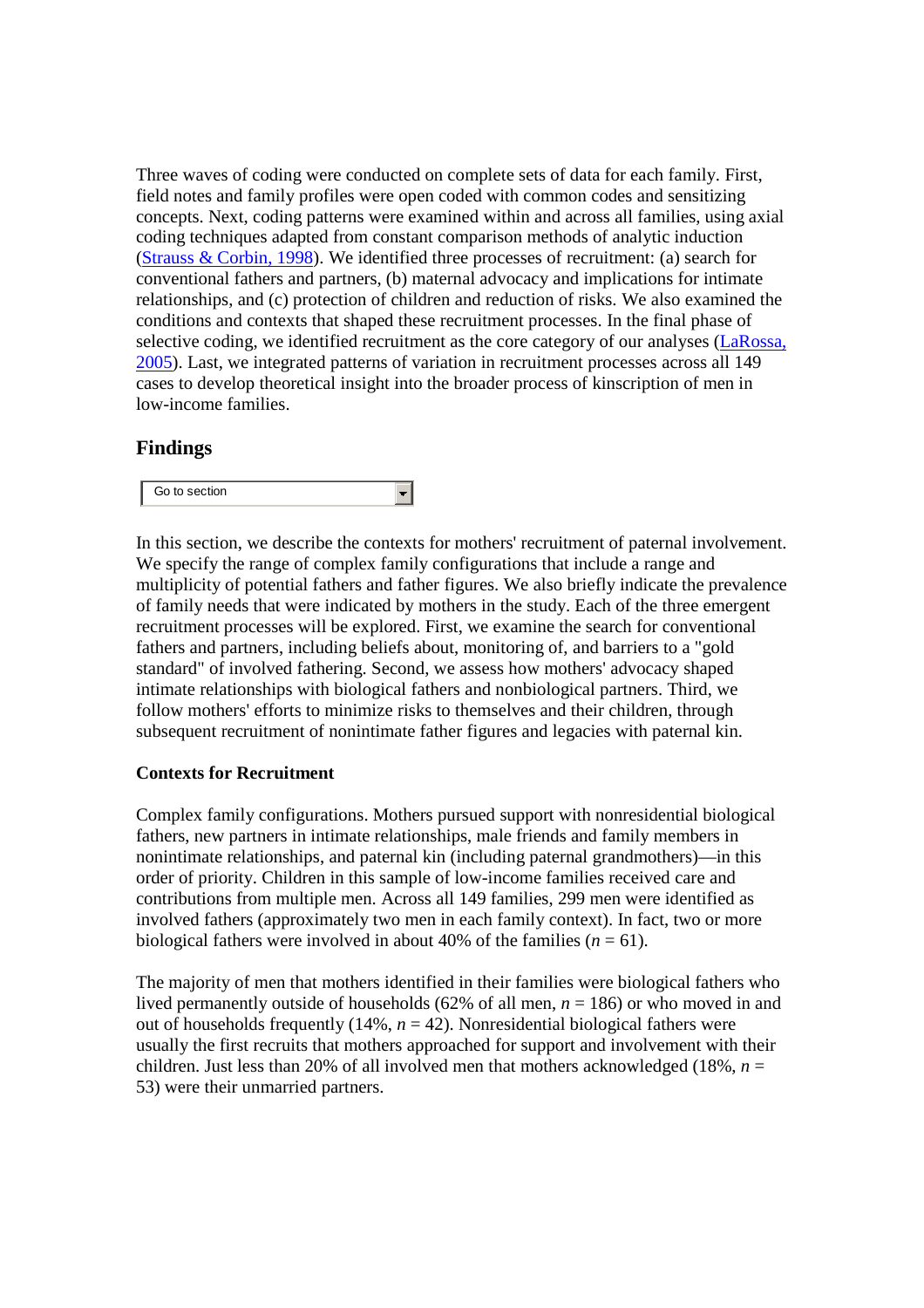By considering contributions of male friends and family members outside of intimate relationships (6%,  $n = 18$ ), mothers located more supportive male figures for short-term and limited "bridge" care. Mothers also sought relationships with women in paternal kin networks (25%,  $n = 37$ ). Among this group, twice as many Hispanic (26%,  $n = 15$ ) and African American mothers (29%,  $n = 18$ ) recruited paternal kin compared with European American mothers  $(14\%, n = 4)$ .

Family needs. Mothers requested a range of supports from this complex configuration of kin members. We noted three family needs that mothers hoped to achieve through recruitment of men to support the development of children, including (a) material support, (b) trustworthy child care, and (c) emotional support and guidance (see Table 2). Material support, both financial and in-kind, was the most common goal for recruiting fathers. Over three quarters of mothers (78%,  $n = 116$ ) explicitly mentioned that providing financial and in-kind support for children was the nonnegotiable duty of all fathers. Over half of the mothers in the study  $(56\%, n = 83)$  indicated that they looked for trusted kin members to offer limited hours for child care, often between day care or school schedules. One third of the mothers in this sample also discussed the need for a father's emotional support as a coparent and guidance as a role model for children (32%,  $n = 47$ ). There were no significant differences by race/ethnicity for mothers' reports of family needs.

Given the complexity of family configurations and multiple family needs, we examined how mothers recruited men in these contexts. In the following sections, we develop a model of three related recruitment processes for low-income single mothers in our sample (see Figure 1 on next page).

#### **Search for conventional fathers and partners**

Low-income mothers aspired to conventional parenthood like other families in American society (Anderson, 1990; Edin, 2000). Given limited economic opportunities, however, parenthood not only preceded marriage but often occurred in the absence of a committed relationship altogether (Jarrett et al., 2002). In these circumstances, mothers in this study sought to recruit men who could fulfill some of the most basic expectations of fatherhood.

Legitimacy through "that gold standard."Mothers referred to being brought up with traditional family values, with gendered divisions of work in their families. Normative father roles fit easily into this vision. For example, Sonya, a 24-year-old African American mother of three children in Boston, was raised to aspire to "that gold standard, you know—that there should be a mother in the home, a father at work. She should cook, clean, and nurture the kids, while the man provided for his family and provided discipline." If fathers were recruited and maintained some level of involvement with their children, mothers believed that they could be "strong influences" who could emerge as role models for their children.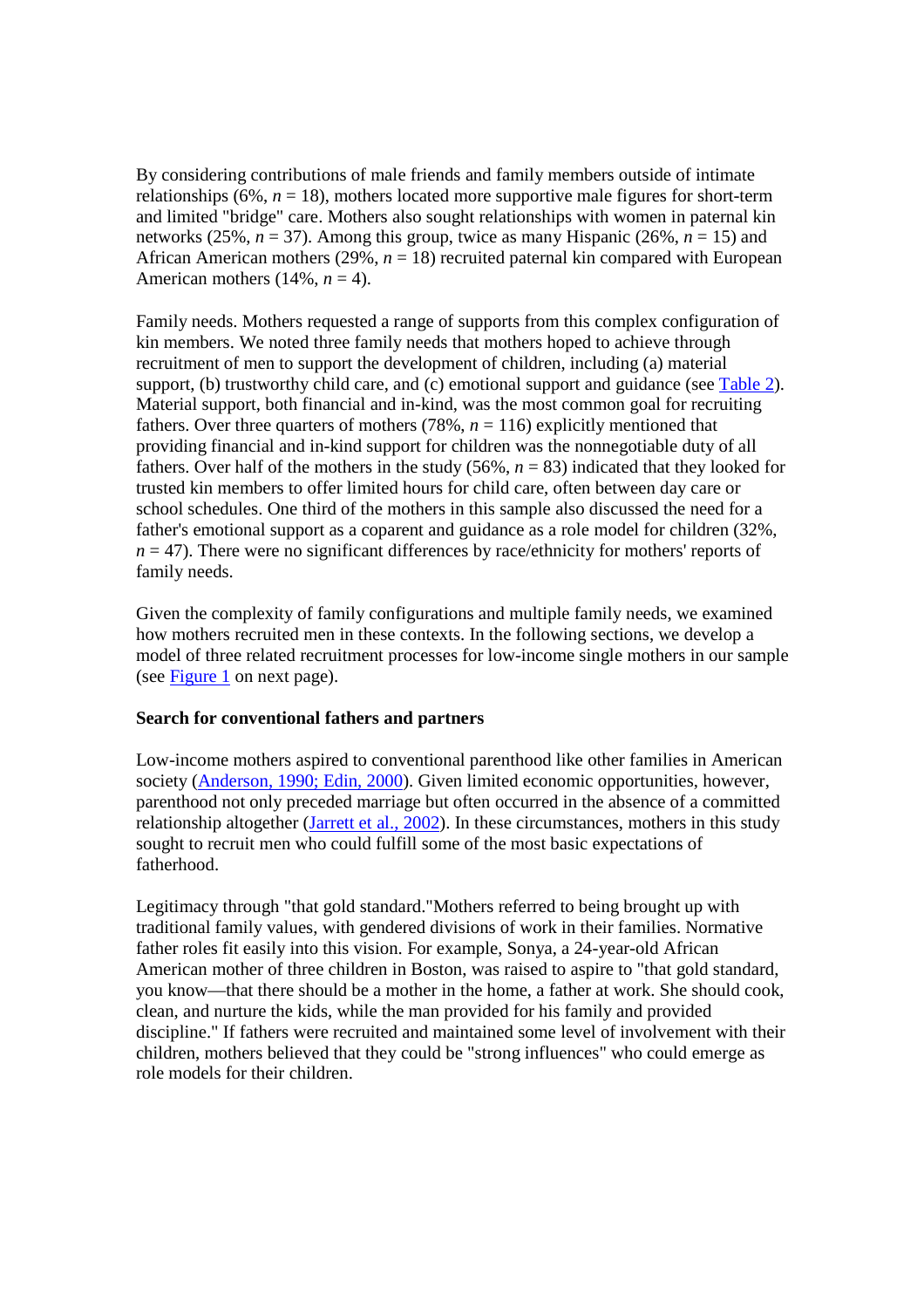For poor mothers without partners, just the presence of a father in the household conveyed a strong sense of social legitimacy for themselves and their children. Yolanda, a 40-year-old mother in Chicago, tried repeatedly to involve the biological father of her infant son, through appeals to join her and become "a real family … I want to have a normal family." For Yolanda, "it had to be him, there is no one else that could fit, I can't imagine anyone else playing [his] father." Even after the father moved to New York, she intended to ask him to move back in with her and her son. She firmly believed that her son knew his estranged father by his smell, insisting "la sangre llama" ("blood calls") to children.

Mothers responded to their children's sense of legitimacy as well. Children wanted to identify who their fathers were, and this line of questioning led mothers to reflect on the impact of recruiting men as fathers. Tanya, an African American mother in Boston, grew increasingly ambivalent about remaining a single parent. "[My daughter Cara] asks me questions about where her father is … What would it be like if there was someone in the house for her?" Tanya also recognized that a father could ease the "emotional burden" of being a single parent. She said, "I blame myself at times for a father not being there, but I try not to think about it, because I've got to do everything I can for my daughter."

Mothers often framed recruitment as the responsibility that biological fathers had to their children. For men with resources, this appeal for legitimacy was persuasive and could lead to their consistent interaction in families. Carla, a young Latina mother in Chicago with a 4-year-old daughter and 18-month-old twin sons, was able to maintain a supportive relationship with her ex-husband. In addition to paying \$100 in weekly child support, he remained integrally involved as a caregiver for his children. He stopped by at the family's apartment after work every day at 4 pm, ate dinner with the family frequently, and took his daughter to stay with him at his parents' house on weekends. Carla had emphasized that he needed to take care of his children who "he had brought into this world."

Monitoring and accountability. However, such arrangements were typically short lived, and mothers needed to monitor men and hold them accountable for their involvement. For example, it was a common discussion among mothers in the study that "[the biological father] has no right to see his children unless he's contributing." Since material support was usually the most urgent family need, it was also the breaking point for many recruitment strategies. Samora, a young Latina mother in San Antonio, regretted that she had to monitor the work activities of the biological father of her 3-year-old son. She could not believe that "he's working [in a car lot] and he's 6, 7 months behind in payment. He doesn't act like a daddy." When recruitment of men grew volatile and/or too complicated, mothers could find that their roles as coordinators were "too much hassle" for too little material support.

Paternal involvement also required a level of maturity and commitment that went beyond simple material support. Gisella, a Puerto Rican mother in Chicago, held onto her high expectations and grew frustrated at the lack of responsibility of her baby's father. He moved back and forth to Puerto Rico repeatedly, without direction and with little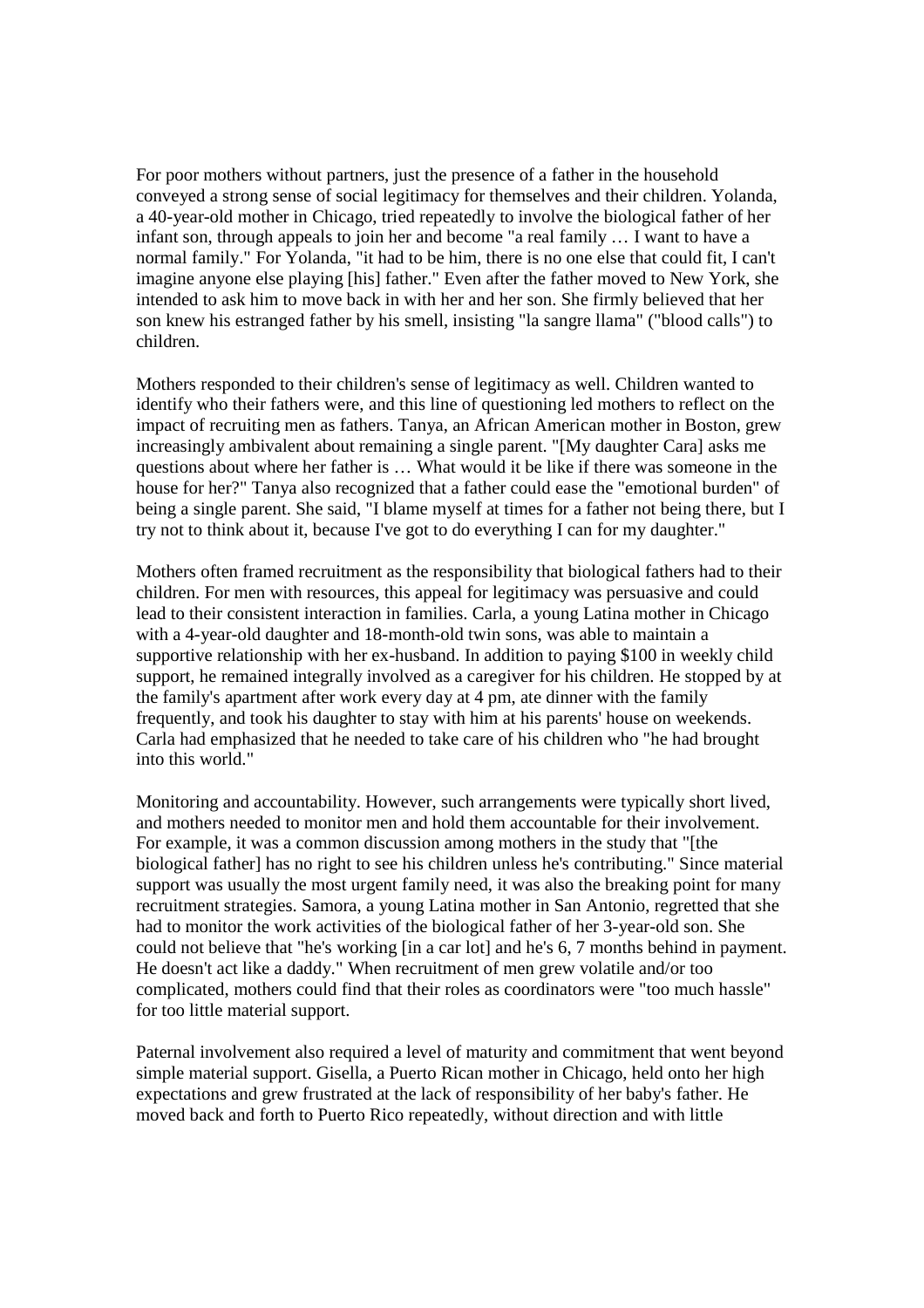ambition. Eventually, he served 5 months in jail, and he did not seem intent on maintaining his relationship with his infant daughter. Gisella adamantly refused to let him sign the birth certificate or to give the baby his last name, saying "When he shows me that he can be a father, then he can sign."

Barriers to recruitment and lowered expectations. The common experience of incarceration was one of the most critical barriers to achieving conventional roles through recruitment. Almost 20% of the families in the study reported that at least one nonresidential father or intimate partner was incarcerated. As with Gisella, it was difficult for mothers to maintain recruitment efforts when men were incarcerated; despite their best intentions, men could not confer legitimacy as conventional parents when they were in jail, prison, or work release.

The dynamic context of immigration presented another disruption to mothers' efforts to link fathers with children. The ambiguity of residency status, the search for jobs, and return home to visit or care for family members across international borders shaped recruitment strategies for Mexican and Puerto Rican families. Even though Clarissa moved into an apartment in Boston with Alex, the biological father of their young son, she never felt comfortable as a "conventional" family.

He has done very little for our son. He told me never to leave him alone with the baby. But I don't want to take the baby's father away from him. Family is very important to me—maybe this is why I let it continue. Latino men learned American values when they [came to the States], so that [they believe] "nobody can depend on me, what's mine is mine and what's yours is yours." If he leaves us, I will continue living.

Clarissa believed that most men had partners in the States and at home, in Puerto Rico. Alex, in fact, had an older son from a previous relationship, and he continued to send money to his sisters and to his son. A year later, he returned from a visit to Puerto Rico with his older son, who "had no one to care for him." Clarissa confronted him about the differences in how he treated his two sons, but he misinterpreted her comments, assuming that she did not want his older son to stay with them. Eventually, Alex returned to Puerto Rico with his older son, built a house, and cut off ties with Clarissa and her child.

A third barrier to recruitment for legitimacy was men's commitments to multiple kin networks. Many men continued to live with their aging parents and were partially responsible for their parents' well-being. Mothers often felt that this commitment was wrongly placed when men had their own children. Mothers also feared that support from successfully recruited fathers would grow tenuous if these men had children with a new partner. For example, one mother described her ex-partner as a "good father" who contributed diapers, clothes, and other important resources, and cared for his children nightly and during weekends. However, she was concerned that he would "wash his hands of us" when his current partner gave birth.

The expectations for conventional fatherhood could be set too high for most men in lowincome families, and some mothers lowered expectations for involvement. Consistent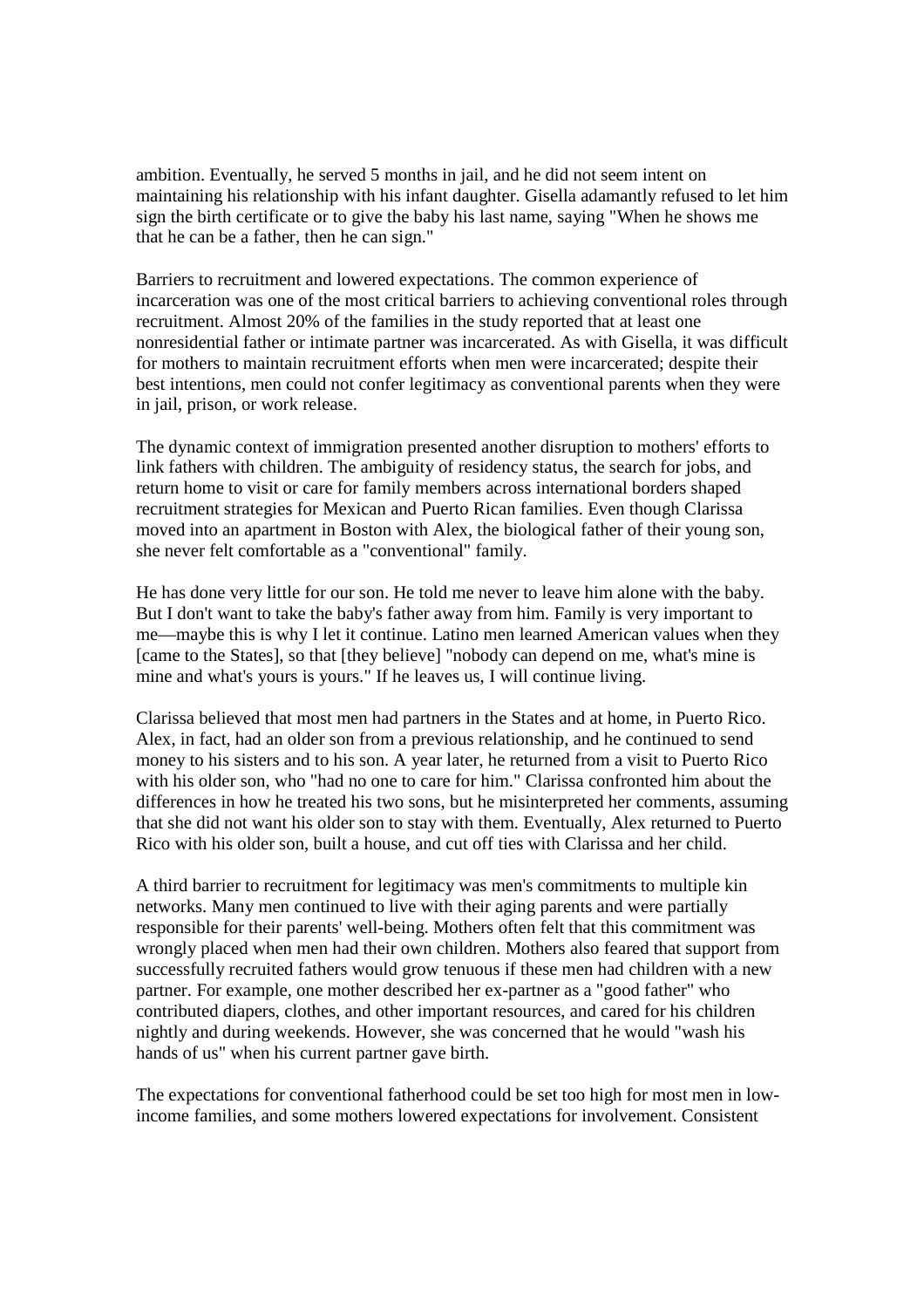contributions were a challenge for low-income men who did not have access to good jobs. Sabine, a 23-year-old African American mother of two daughters, focused on the efforts, not the contributions, of their biological father. She described Earl as "a good man" when he took them shopping for clothes, shoes, and food or "put money in a savings account for their future." Earl abused drugs on and off for 7 years, but she gave him credit for doing "the right thing" and giving what he could when he was "clean." Similarly, Juanita, a young mother of two preschoolers in San Antonio, settled for the efforts of her baby's father, despite his commitment to three other children. "Just as long as he sees his daughter," she said, "That's what's important. He's part of her life. I'd rather have him part of her life than giving me money and not coming around at all."

For both these mothers, some involvement was better than none. They took advantage of what one mother described as "what was offered, when it was offered." Men who even tried to achieve conventional success as fathers put their families a step closer to "that gold standard" of legitimacy. As one mother argued, "Any help is welcome, from any of these men. I need to bring them all along." In effect, many mothers felt that they had little choice but to encourage a complicated configuration of men to become involved, even if accepting inconsistent contributions led to ambiguity and conflict in their lives.

#### **Maternal advocacy and implications for intimate relationships**

If "bringing [men] along" as involved *parents* proved problematic, mothers' advocacy had even more complicated implications for men as potential intimate *partners*. As DiLeonardo (1987) suggested, the early stages of kinwork (in this case, recruitment of fathers) unfolded in fits and starts, competition and cooperation, and guilt and gratification. Negotiation over men's involvement left open the question of how participation in children's lives would lead, or not lead, to intimacy, companionship, and long-term commitment. For mothers, advocacy for children's well-being was infused with self-interest, as the promise of a conventional father folded into the promise of a conventional partner.

In the next section, we examine implications for relationships with biological fathers and intimate partners separately. Mothers' recruitment appeals were tailored to biological imperatives (with biological fathers) or social opportunities (with intimate partners).

Investments and "settling" for biological fathers. When mothers pursued the involvement of their children's biological fathers, they recognized the significant investment of work and emotion, often over many years, that shaped their recruitment. Due to this "history," most mothers gave priority to the recruitment of biological fathers. However, reinvolvement of biological fathers opened negotiation over intimate relations, and mothers struggled to redefine their relationships. Clarissa (above) found that her relationship with her son's father could not be defined with conventional descriptions of marital partner or coparent.

Marriage is what women dream about, society asks that of a woman, or the economic situation, or love, but more than anything, to get married by God's law is a serious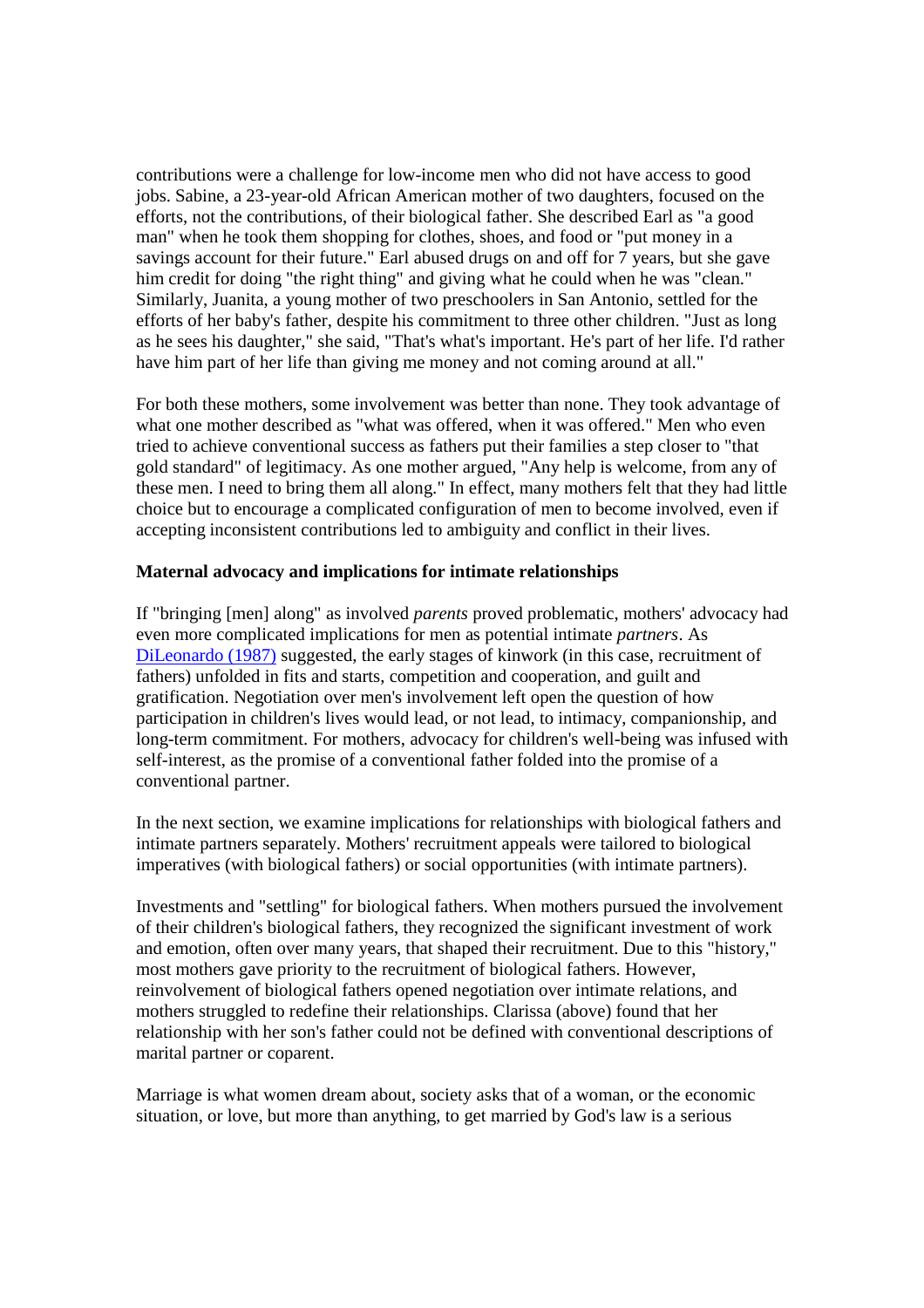compromise. But [Alex] is my *marido—*like a companion or a boyfriend … In Latino countries, the man gets a house for the woman, but things are different here—a man moves into a woman's house. The relationship has changed now—it's like a schedule, I get up, clean, he goes to work, I cook, take care of Justin … I'm trying to hold the relationship together for Justin. I'm not confident we'll remain together.

When mothers appealed to recruit biological fathers for involvement with their children, as Clarissa did, they often explicitly communicated the imperative that biological fathers must support their children. These appeals could imply that intimate relationships were "back on track." The implications were often unintended, and few mothers accepted them without question. Karen, a 45-year-old European American mother of two young children, relied solely on her own father for child care while she worked. Upon his death, she regrettably appealed for her ex-husband's involvement "for the kids."

I work at night, and I needed to find someone new. It's easier for him to move back in. I'm not entirely happy with the situation—it's more economical, more for the kids than for me. Our relationship has not really improved but Beth and Brian are happy to have him around. Unless he makes changes—stop drinking, his swearing, his work ethic—I don't actually see myself with him. But I don't have time to meet anyone new. I really just need his help. I'm tired of worrying about having enough money and resources for my kids. I tried living on my own, went on welfare for a few months, but I can't make ends meet. I went into credit debt and thought about filing bankruptcy. I just don't know how single mothers are supposed to work full-time and take care of children.

Mothers could make their relationships contingent on men fulfilling expectations as good providers and caregivers. One mother in Chicago asked her baby's father to move in, even after he cheated on her. But she insisted, "We're not really 'together' together. I told him, 'The only way you're going to stay here is if you pay all the bills, do everything.' " If the potential for financial contribution faded, mothers then dampened recruitment strategies and ended relationships. After her children's father lost his job at the tail end of 4 years of engagement, Katherine, a European American mother in Boston, ultimately rejected his marriage proposal.

Although these mothers described recruitment through clear-cut offers to "pay to stay" (Edin & Lein, 1997), the daily process of recruitment was actually quite open ended. Most mothers had few alternatives to their heavy investments with biological fathers, and they could not readily anticipate the consequences of their appeal for paternal involvement. Rejection of biological fathers meant letting go of the chance of legitimacy with fathers as well as the promise of marriage with a partner. Yesenia was a young Chicago mother with five children, and she secured a restraining order for 18 months against the children's biological father, after he served 3 months in jail for a domestic violence offense. However, she still needed someone to watch her children when she was at work during the day.

I'm trying to give him a second chance. We've been doing well since he came back, we're much happier. He's promised not to drink. But that makes his temper short, and I don't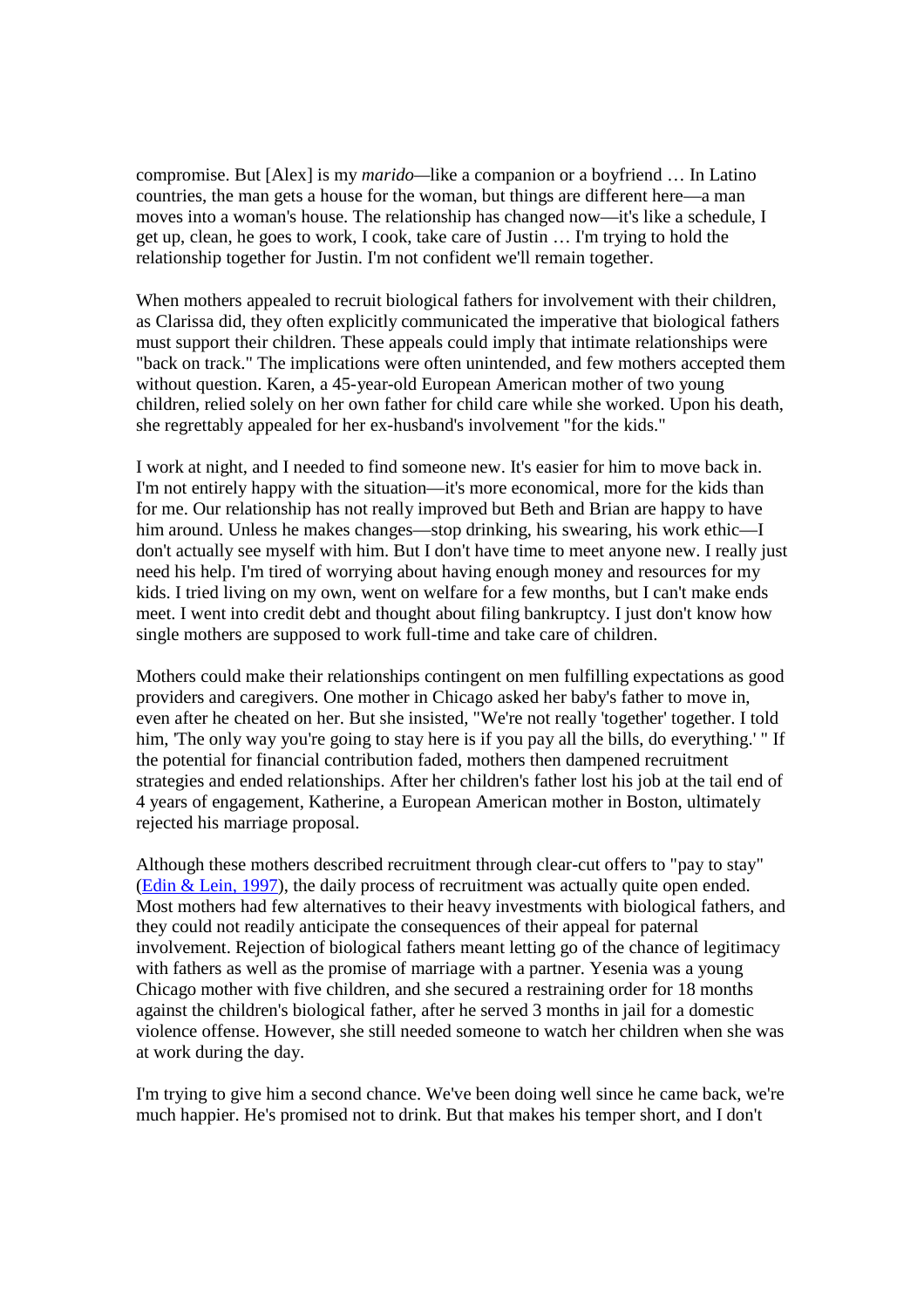want him to lash out, so we don't talk very much. He's helping more around the house, doing things that needed to be done for some time now. I want this to work out, for the kids' sake. He's a great father and the kids love him. I don't mind him being back, and they really missed him.

Looking for "more" with intimate partners. Men who were not the biological fathers of children did not carry a history of disappointments. They represented the chance to start again, with the promise of legitimacy. Mothers downplayed the message of recruitment for paternal involvement and explicitly communicated the social opportunity of a promising relationship with a good man. However, the often unspoken implications were, as one mother said, that "A relationship with me is not an option if [the guy] doesn't support my kids—they come first." For example, Valerie had completed an alcoholic anonymous (AA) course after splitting up with the father of her sons. She had begun to develop a relationship with another AA member who lived in sober housing. "He's divorced, with two kids, a good job," she said, "And I like spending time with him—he's intelligent, he's a good conversationalist." Valerie backed up her assessment by noting that "he supports his children too, he hasn't run out on them. That's good for my kids. He's a good catch."

For some mothers, material support from intimate partners led to the end of reliance on inconsistent contributions or conflict with biological fathers. New partners gave mothers renewed confidence, as well as scarce resources needed to nurture children. Eva, a young Latina mother of three preschool-age children in San Antonio, left her abusive former partner, who threatened to pursue custody. Her new fiancé's consistent financial contributions and offers to help with child care allowed Eva to avoid contacting her former partner for financial support or child care. Her ability to move past a threatening relationship was contingent on the involvement of her fiancé with her children.

On the other hand, renewed support from biological fathers could lead mothers to look more critically at the limits of relationships with intimate partners. Kate, a European American mother of a 2-year-old son, began to receive formal child support and regular child care from the father of her child, while her live-in partner contributed little. She tolerated her partner's lack of commitment for a few months before ending their relationship, "for not offering anything to me and my kids." Kim, an African American mother in Boston, reflected on the necessity of companionship, in the context of limitations of both biological fathers and potential partners.

I'm lonely. I know with that touch, I can stop working on myself … But I've learned that no man can destroy me. Men don't see my heart—they're just looking to take from me. With all my kids' fathers, what got me first was they'd give me money and take me out. But then that ended, and it was more as if they were another one of my children. I'm not having it, I can't grow with someone like that. It's not my responsibility to believe in my kids' fathers and make them constantly accountable to their children. Men can get away with it—they do me like that.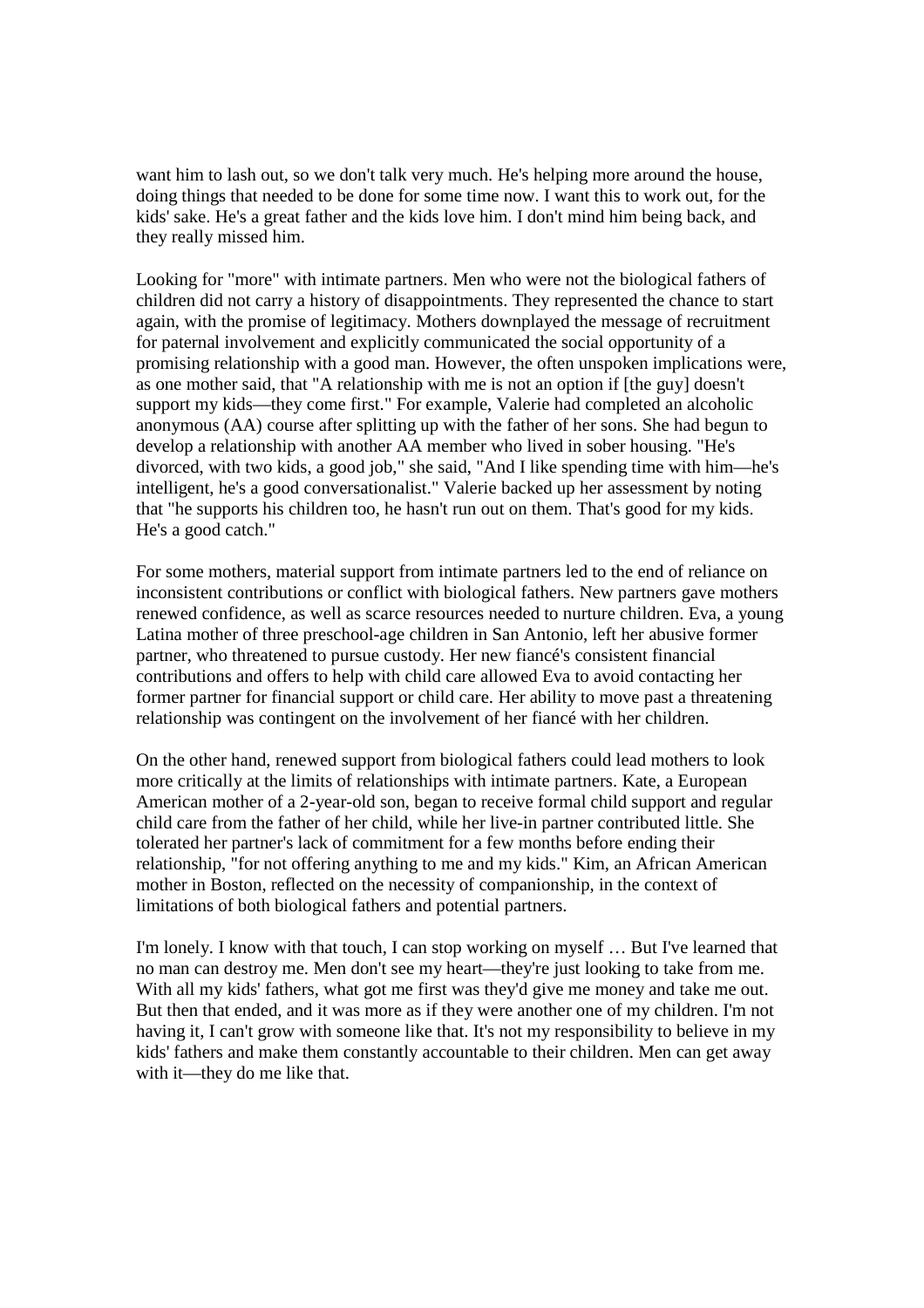As Clarissa noted, "what society/economics/love/God asks of" women—to find involved fathers and partners—propelled some mothers to continue to seek men for support of children and themselves. The conflation of intimate relations and parenting often led them to accept the risks of some men's involvement. Kris, a mother of five children, knew that "when my kids needed a father figure, I tried to find one … I tried to make sure that there is a man in my life that loved me and respected me and loved my kids." She was consumed with finding legitimacy and stability with a father and partner and in turn entered into relationships with three men who abused her and her children. Kris held onto her ideals and blamed herself, in spite of the damage that these men had brought into her family's lives: "It was my fault maybe, and I'm sorry for ruining my kids' lives."

#### **Protection of children and reduction of risks**

Recruitment of father figures as alternatives. Negotiations to recruit biological fathers and intimate partners proved to be exhausting for mothers in low-income families, and they often put women and children at risk for abuse or gaps in material or caregiving supports. The recruitment of men in nonintimate relationships offered alternative choices. Although only 6% of all the men identified in the sample were nonintimate relations, they offered critical short-term and "bridge" care options for mothers. Mothers explored web chat rooms, workplaces, parties, and neighborhood gathering places to elicit the support of male acquaintances and close friends. Once involved, the loss of these father figures could be "devastating." Lucy, a pregnant Mexican American mother of four children, lost her home and moved into a family shelter. At the shelter, a new friend, Sean, convinced her to not put her baby up for adoption, and 3 years later had assumed the title of "father" for her daughter. Lucy insisted that Sean was "the only constant person in my life."

By recruiting a network of fathers and father figures, mothers secured a consistent web of support that would not put their children at risk for lack of resources. Emma, a 50-yearold European American grandmother in Boston, agreed that "Daddy" was a complicated term for Sunny, her 4-year-old custodial granddaughter. Sunny did not live or interact regularly with her biological father or her mother's new boyfriend, but her uncle and her stepgrandfather were both "Daddy" because they shared a household with her. At a picnic on Father's Day, Emma celebrated the efforts of fathers in the extended family, including these four men as well as seven other men with children (her father-in-law, her husband's brother and his son, a son by her first husband, her brother, her nephew, and her nextdoor neighbor). Paternal involvement with Sunny was shared among a number of men, most of whom were non–kin related father figures. Expectations for their involvement were kept vague and fluid, based on who was there and which needs arose. With a complex array of father figures, Emma flexibly tailored parenting needs to the demands of shifting residence, employment, and care arrangements.

In the aftermath of dissolved relationships with biological fathers and intimate partners, many mothers could only trust "the men of my family." Mothers and their male siblings set up regular swaps of child care in reciprocal care arrangements. Like some women, Crystal, a 45-year-old African American mother in Chicago, turned to her older sons to care for her younger children, whose biological fathers were incarcerated. In Boston,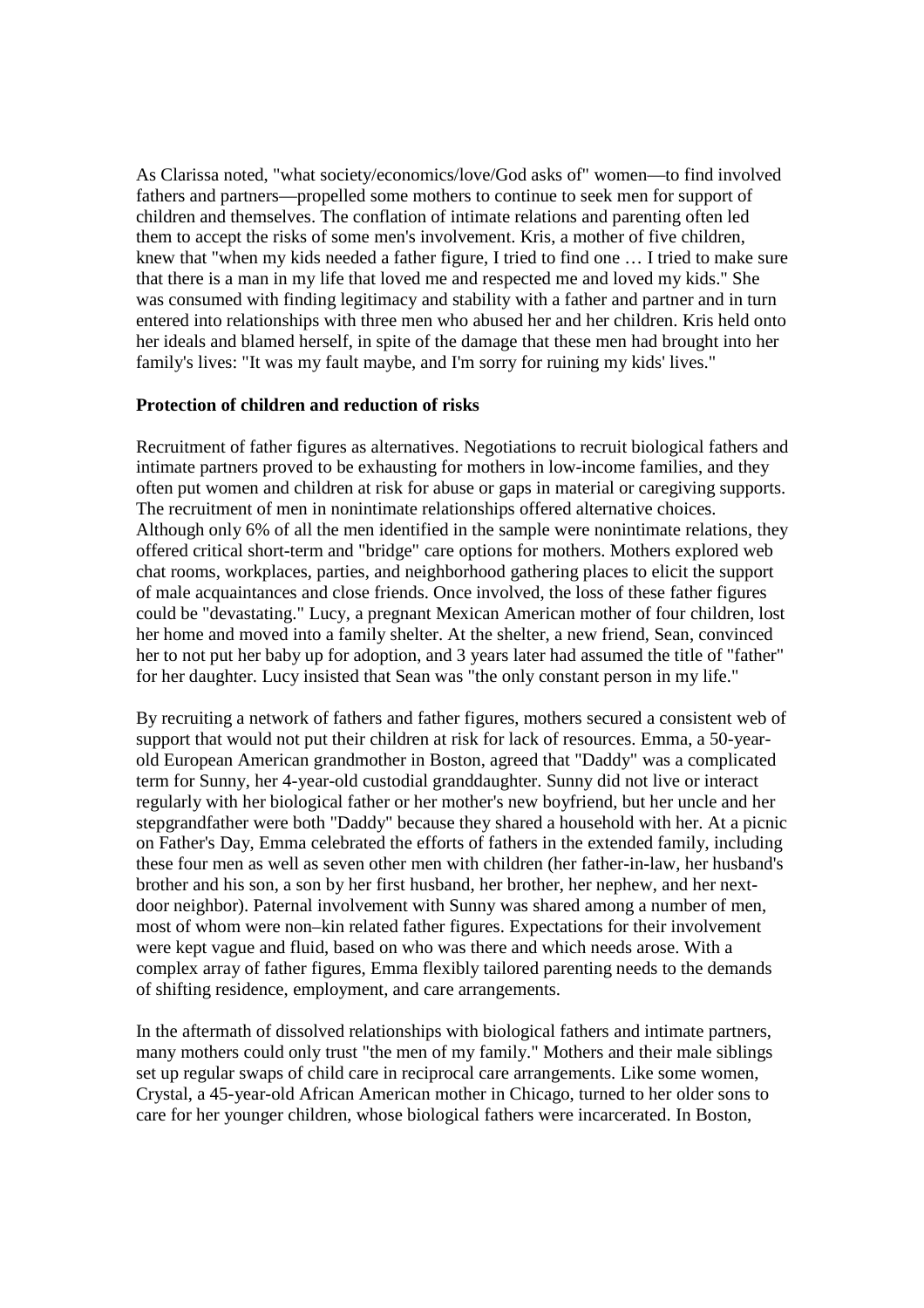Jamilla recruited her godfather to care for and play with her child. After a few months, her boyfriend and the child's biological father returned to the neighborhood, and her godfather's obligations faded out. Again, the commitments of father figures typically were limited in focus and short-term in duration.

Recruitment and legacies of paternal kin. Stack (1974) found that paternal kin were activated in the lives of mothers and children through the basic act of paternity establishment. For mothers in this study, explicit recruitment of paternal kin ensured the continuation of this support. The involvement of paternal kin did not reintroduce unwanted intimacies and was often more trustworthy, in part due to the commitment of "women who are mothers in *his* family." Paternal grandmothers were central figures in an "as-needed" optional daycare network for many mothers, as well as purchasers of clothing and sole custodians for children during emergency situations. Men's brothers and sisters were confidantes for both parents on parenting, jobs, and money matters, as well as caregivers who could offer weekend visits to households filled with cousins. If direct paternal involvement was problematic, mothers made direct appeals for housing or financial assistance to paternal kin who felt obligated to children through biological ties. Young mothers also lived with paternal grandparents to remain in school during the early years after birth.

When biological fathers completely fell out of their children's lives, paternal kin often felt compelled to take up responsibility for care and support of their youngest family members. Billie, an African American mother of 3- and 6-year-old daughters in Chicago, encouraged one of her children's fathers to contribute whatever financial support he could, but due to his incarceration, she had to rely more heavily on another of her children's fathers. He and his mother cared for all of her children regularly, bought her and the children clothes, and, in a crisis, supported the family with money when Billie's welfare benefits were terminated.

However, recruitment of paternal kin could become problematic and even unproductive for some mothers. Many mothers grew critical when the involvement of paternal kin enabled biological fathers to be seen as "involved parents" despite not being involved. Cassandra, a young European American mother in Chicago, was separated from the Puerto Rican father of her two children, and she minimized her former partner's contributions, saying, "He's a chicken daddy—his family watches my baby, and he gets the credit."

A few mothers went beyond ordinary measures to secure a paternal family legacy for their children's sense of identity and development. Francesca, a 22-year-old European American mother in Boston, maintained a strong relationship with the family of Roberto, her daughter's father. She communicated regularly by phone with them in the Dominican Republic and eventually saved enough money to visit with her daughter. Francesca wanted her daughter to know her 5-year-old half brother and agreed to have him come visit her and her daughter for periods of time as he grew up. Some mothers stopped trying to recruit men for support and opted to recruit paternal kin directly. For example, Javier denied his biological ties to his son, but after positive DNA identification, Yolanda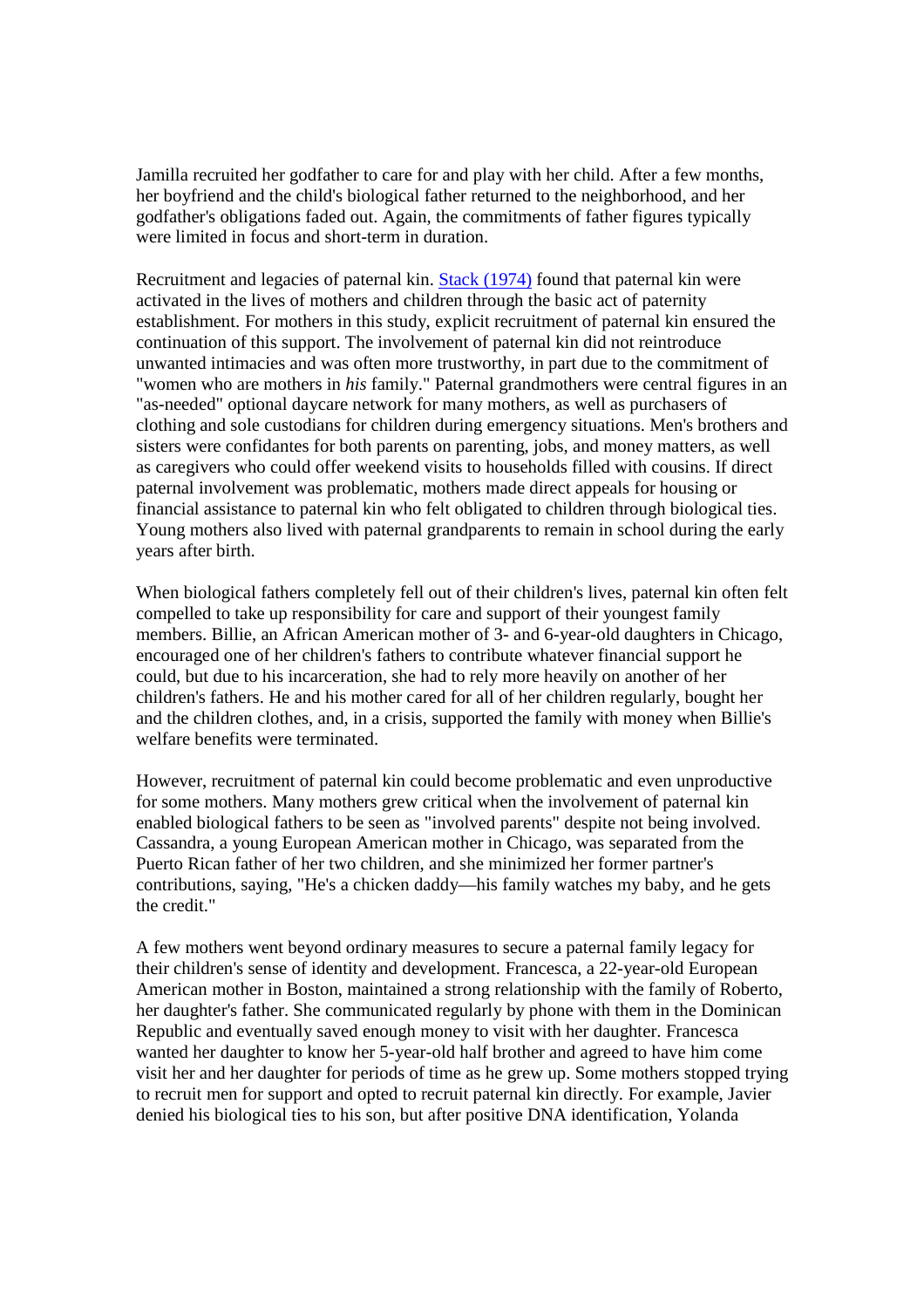photocopied the test results and mailed them to his mother and sisters in Mexico. She explained that "esto es por si todavia dudan … this is in case they still doubt [who the father is]."

Through recruitment of biological fathers, intimate partners, nonintimate male friends, and paternal kin, mothers were engaged in a process of minimizing risks for their children. Mothers usually gave priority to pursuing recruitment in this order as well. For example, Lorena, a 29-year-old Puerto Rican mother of three children, moved to Boston after a string of abusive relationships with the biological fathers of her children. She chose not to rely on her new partner for financial support, however, and found that friends and her children's paternal kin offered inconsistent support at best. After a few years, Lorena moved South to look for better jobs. The exhausting and often risky process of recruitment of fathers and father figures was no longer an option. Instead, she relied solely on her own employment and personal resources for her children. For 30% of the *Three-City Study* families who were not involved in this analysis, mothers may have opted out of recruitment of fathers and father figures for similar reasons.

## **Discussion**

Go to section

In Figure 1, we outline a model for three related processes in the recruitment of fathers by low-income single mothers in our sample. First, mothers seek legitimacy through recruiting men to fulfill conventional roles as good fathers and good partners/husbands. For single mothers in nontraditional family structures, involved fathers offer a chance for social legitimacy. Second, mothers negotiate how the needs for maternal advocacy shape potential intimate relationships. As single parents, negotiation of intimate relationships is particularly contested. As in the cases of Yesenia, Karen, and Gisella in our analysis, mothers struggle to understand how the search for ideal fathers is linked to the status of these men as partners. In this area of overlap of these two processes, recruitment is marked by men who could not live up to conventional expectations as fathers, and who are often risks as partners as well. Finally, mothers try to minimize risks to their children at every step of recruitment. If they are unable to secure conventional fathers or to find intimate partners who contribute to their families, they often turn to nonintimate friends and acquaintances, men in their own families, or paternal kin as options for involvement.

 $\vert \cdot \vert$ 

In effect, recruitment of fathers is a way of mothering for single, economically disadvantaged women. In spite of "hassles" from men in their lives, women advocate for their children and often themselves. In the model (see Figure 1), the first two processes are placed "inside" the third and the arrows suggest a preferred sequence: first, mothers begin recruitment efforts with biological fathers, using the explicit message of conventional involvement; second, they struggle to define how their family needs are shaped by potential intimate relationships. As mothers move away from these strategies, they continue to minimize risks through involvement of nonintimate family members and friends.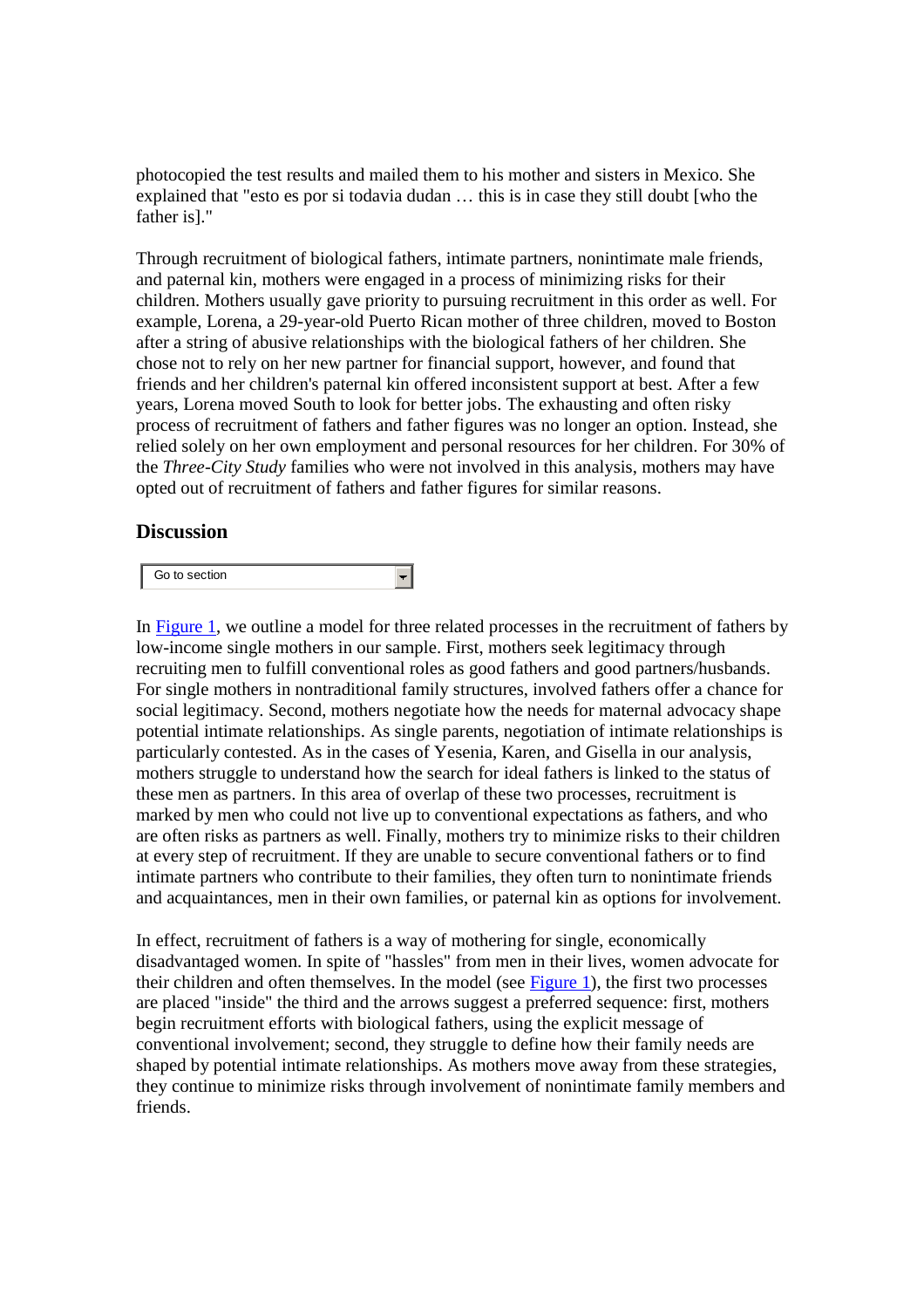This model of recruitment contributes to new theory development about parenting and partnering. First, it offers insight into family processes in low-income communities. A sole focus on men's financial support in previous studies has limited understanding of mothers' strategies to enhance their children's well-being. We found, in contrast to the rather clear-cut process of "no pay, no stay" (Edin  $&$  Lein, 1997), that mothers are often unsure of the consequences of asking potential partners to contribute financially to their children or to care for their children. Moreover, it proved difficult to transform a relationship based on men's financial contributions into a parental commitment to emotional support, child care, or role modeling.

Often, it is assumed that mothers are at fault when gaps emerge in caregiving practices for children (Garey, 1999). Recruitment strategies aim to fill gaps in resources and care but also to reallocate and dissolve "blame." In this study, mothers' encouraged men's efforts, symbolic and otherwise, to ensure that children feel wanted and that mothers are "not the only one" who is responsible for family well-being. The processes of mothers' recruitment also challenge us to reconsider the limited concept of maternal gatekeeping. Low-income mothers recognized real barriers that men faced as providers and caregivers. Despite frustration in not being able to count on men's support, women often did not "give up" on fathers and returned to encourage their efforts. Similar to studies of emotion work in father/child relationships (Seery & Crowley, 2000), mothers praised men's involvement and crafted positive images for fathers.

However, these previous conceptualizations do not entirely account for the necessity for disadvantaged mothers to solicit and cultivate support. To reconceptualize caregiving in contemporary families, Garey, Hansen, Hertz, and MacDonald (2002) directed attention to patterns of interdependence within families. In this study, mothers created scripts for men's kinwork roles, informed by different family needs. They also crafted bonds of reciprocity that were flexible enough to allow for inconsistent support as well as minimal "efforts" at support.

Second, low-income single mothers had to negotiate men's involvement, and these negotiations led to complex family configurations. There are clear patterns of which family needs are most important across racial/ethnic groups (material support being the most common need, see Table 2), but the pathways to secure these needs are diverse. A structured discovery approach allows us to consider a full range of relationships without making assumptions about who performed paternal roles. For example, recruitment, unlike gatekeeping, is not confined to marital relationships; if mothers exclude nonresidential biological fathers from involvement, they recruit other men or paternal kin to support children's well-being. By identifying conditions in which biological fathers, intimate partners, male friends and family members, and paternal kin participate as kinworkers, this study extends theory development on men's fulfillment of normative roles (Townsend, 2002) for a single biological child.

Recruitment is also shaped by life circumstances for low-income fathers. In particular, men's immigration patterns (Portes & Sensenbrenner, 1993) force mothers to shift and supplement their strategies to secure material support across international borders and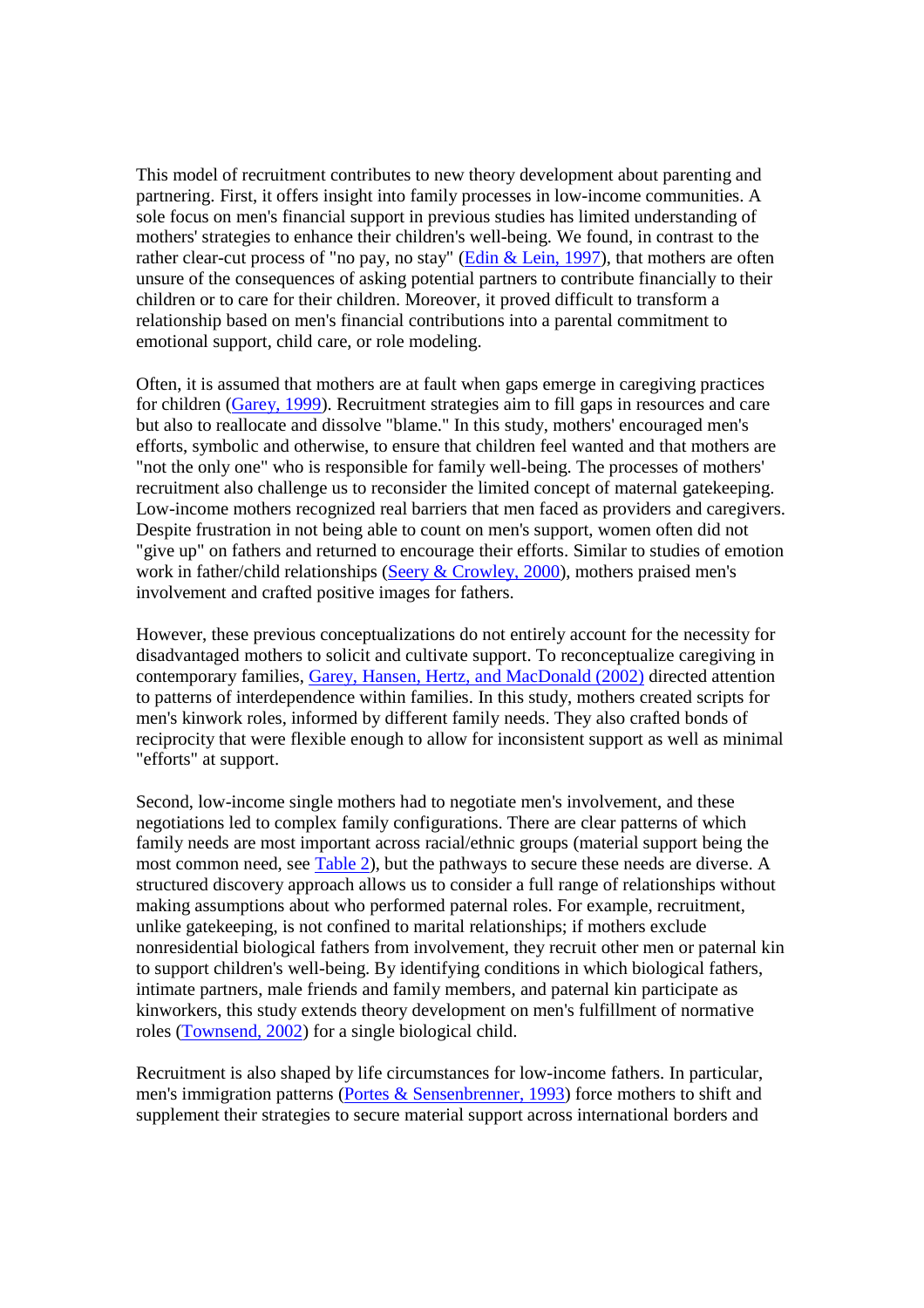multiple family systems. In addition, incarceration removes many potential fathers and father figures from children's lives (Arditti, Lambert-Shute, & Joest, 2003; Nurse, 2002). Paternal kin step up often during incarceration, as do other biological fathers, for children within the same family; however, men's job instability, physical abuse, and substance use increasingly lead mothers to assess how the risks may outstrip the benefits of often inconsistent paternal involvement (Sano, 2004).

Finally, our findings show that mothers recruit men to secure support in specific times and places. This model is attuned to specific historical and developmental contexts in the first stages of kinscription. These are not long-standing relationships between mothers and biological fathers, and these men and women were often unfamiliar with what would be demanded of them during the first few years of coparenting with young children. Further, these fragile relationships unfolded at the height of pressure to identify paternity under new provisions of welfare reform in the late 1990s.

This study focused principally on mothers' reports of the recruitment process. Further studies should synthesize mothers' perspectives with fathers' perspectives on their own active participation in recruitment and kinwork. However, this weakness is also a strength of the study. When fathers do not live in family households and remain sporadically involved with children, mothers may become one of the primary interpreters of fathers' viability for young children. As such, mothers' perceptions closely shape expectations for a wide range of men's parenting, and they are important reflections of what young children learn about nonresidential fathers.

We expected to find more about how the context of welfare reform shaped mothers' strategies of recruitment. Mothers spoke more openly about kinscription over time, as trust grew between participants and ethnographers in the *Three-City Study*. Initially, mothers used informal systems as recruitment strategies, and formal systems (such as child support) came into play over time. Therefore, future analyses will hopefully detail the "next steps" of kinscription processes, as children age and as women's financial situations change. We will take advantage of longitudinal data (through the end of data collection) to systematically examine kinscription strategies that mothers used to maintain, supplement, sanction, and dissolve men's involvement over time (including direct appeals through familial networks and indirect strategies through institutional systems, such as child support). Patterns in the timing, pace, and degree of recruitment strategies will be addressed, with attention to how mothers tailor appeals for involvement to specific characteristics of children, and how strategies are simultaneously or sequentially utilized by mothers.

Findings may help guide large-scale survey research on parenting in low-income families, suggesting a range of effective recruitment strategies that may result in paternal involvement and, ultimately, in promotion of child well-being. Moreover, these findings may offer ways to clearly conceptualize the separation of intimate relations from childbearing. They suggest the need for further exploration of how tensions emerge during negotiated connections of men as partners and coparents in low-income families.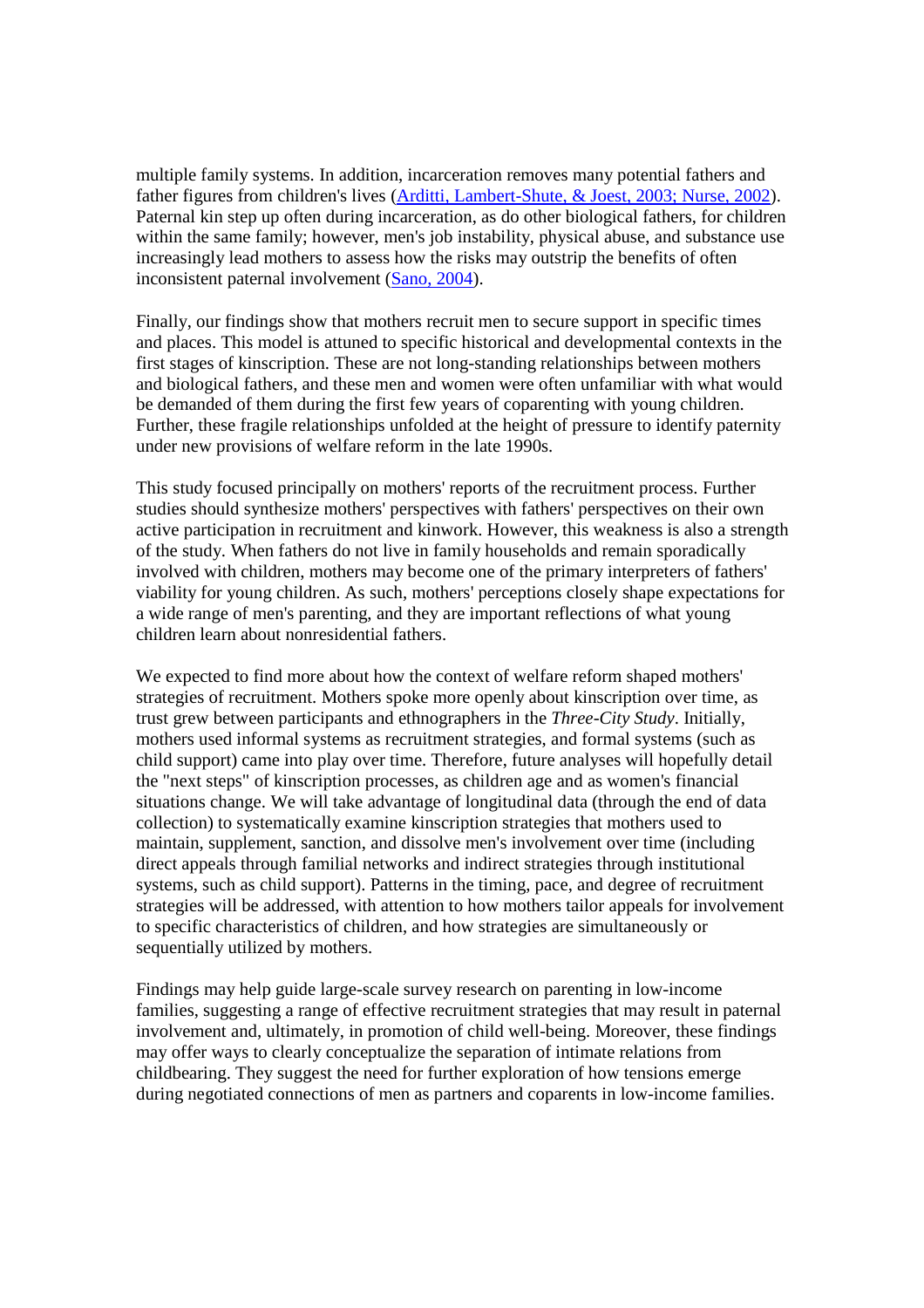# **Implications for policy and practice**

Go to section

This study has important policy and program implications for unmarried mothers, nonresidential fathers, and economically disadvantaged children. Many mothers cope with lack of adequate support for their families by recruiting fathers for their contributions. Through child support regulations, state and federal agencies attempt to secure finances as well, but policies and programs aimed at poor nonresidential fathers are usually punitive in nature and force mothers to identify fathers in order to qualify for welfare assistance (Edelman, Holzer, & Offner, 2006). Consequently, children and their mothers see little money from child support, as poor fathers are unmotivated to divert scarce resources to reimburse state outlays of welfare benefits (Johnson, Levine, & Doolittle, 1999). Recent tax initiatives in New York, in which nonresidential fathers can receive earned income tax credits for their children, may motivate some fathers to contribute financial support (Kaufman, 2005). However, social policy has failed to offer job training and placement services by which recruited fathers can support both mothers and their children. In effect, formal programs and policies may divert or even harm mothers' informal strategies to secure consistent and supportive fathers.

 $\blacksquare$ 

As this analysis indicates, mothers cannot secure support simply through identification and recruitment of biological fathers. For example, with the increasingly common experience of incarceration of both biological fathers and intimate partners, mothers must consider a wider array of men to contribute supports for children. However, policies and related program services are typically driven by guidelines to identify only biological fathers. Program staff who work with low-income mothers should note the array of fathers and father figures who are active in children's lives and who can provide them with material and social support. Paternal involvement in low-income families also requires a disproportional investment of kinwork from mothers. As the study shows, mothers who pursue resources for daily subsistence must package together the social support of a variety of fathers, just as they package together different kinds of material resources (Edin & Lein, 1997).

Mothers in this study indicated that contributions of guidance, time, and attention became vital sources of social support for children's development. However, these contributions did not translate as dollars, and few programs since 1990 have recognized and encouraged alternatives to financial provision, such as in-kind contributions (Pirog-Good, 1993). The study suggests that a sense of belonging through family and family-like relationships drives some aspects of mothers' recruitment of fathers. It also suggests that families expect different commitments from different men, and that involvement of nonbiological fathers is significant. Although nonbiological fathers may not compensate for financial support of biological fathers (McLanahan & Sandefur, 1994), they may compensate for other aspects of paternal involvement, such as caregiving. We need to explore systematically the contexts in which compensation may occur, and how to promote such compensation, to maximize resources and supports for children and their families.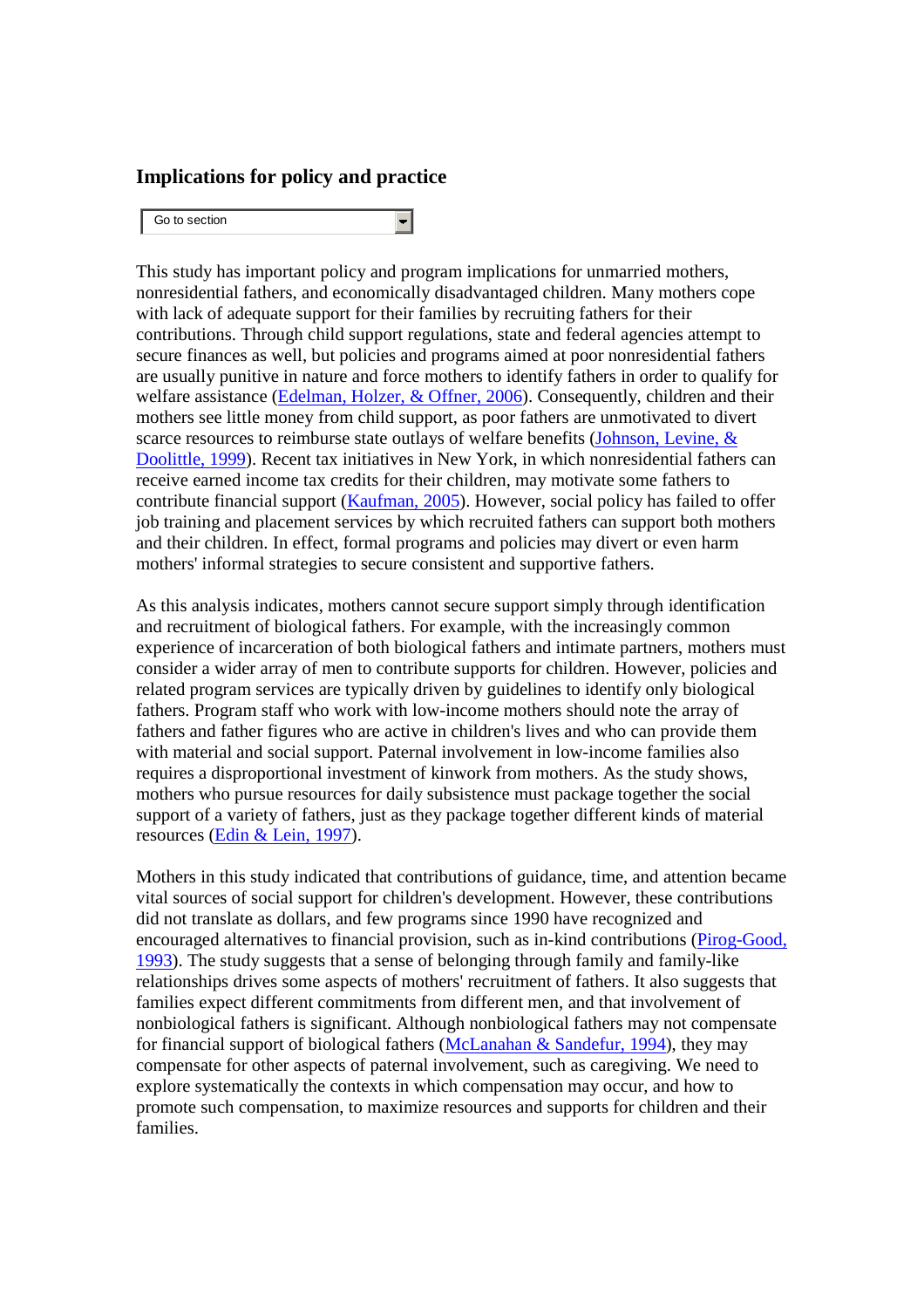Finally, social policy should acknowledge that care responsibilities, particularly in lowincome and minority families, extend beyond the relationship of biological parents to obligate both maternal and paternal kin. Current policy initiatives encourage paternal involvement through funding for marriage promotion among low-income couples. Although marriage is one option to secure men's support, it focuses exclusively on partnering processes. In contrast, this study finds that paternal involvement also calls for a child-centered parenting process embedded in extended kin systems. In many families, the interdependence of extended family members' kinwork can be at odds with policy goals of locating biological fathers or enforcing work requirements for low-income mothers under welfare reform. Often, program eligibility is defined by one's status as mother or biological father, and involved kin are not considered for services. Stabilization and strengthening of adults' lives through good jobs, child care, health care, and housing will cultivate more parental figures to support children in low-income families.

## **References**



• Allen, S., & Hawkins, A. (1999). Maternal gatekeeping: Mothers' beliefs and behaviors that inhibit greater father involvement in family work. Journal of Marriage and Family, 61, 199–212.

CrossRef, ISI

•

Anderson, E. (1990). Streetwise: Race, class, and change in an urban community. *Chicago* 

: University of Chicago Press.

•

Arditti, J., Lambert-Shute, J., & Joest, K. (2003). Saturday morning at the jail: Implications of incarceration for families and children. Family Relations, 52, 195–204. Synergy, ISI

•

Belsky, J. (1984). The determinants of parenting: A process model. Child Development, 55, 83–96.

CrossRef, Medline, ISI

•

Burton, L. M., Skinner, D., & Matthews, S. (2005, August) "Structuring discovery": A model and method for multi-site team ethnography. Workshop presented at the annual meeting of the American Sociological Association, *Philadelphia* 

. •

Byng-Hall, J. (1985). The family script: A useful bridge between theory and practice. Journal of Family Therapy, 7, 301–305. Synergy

•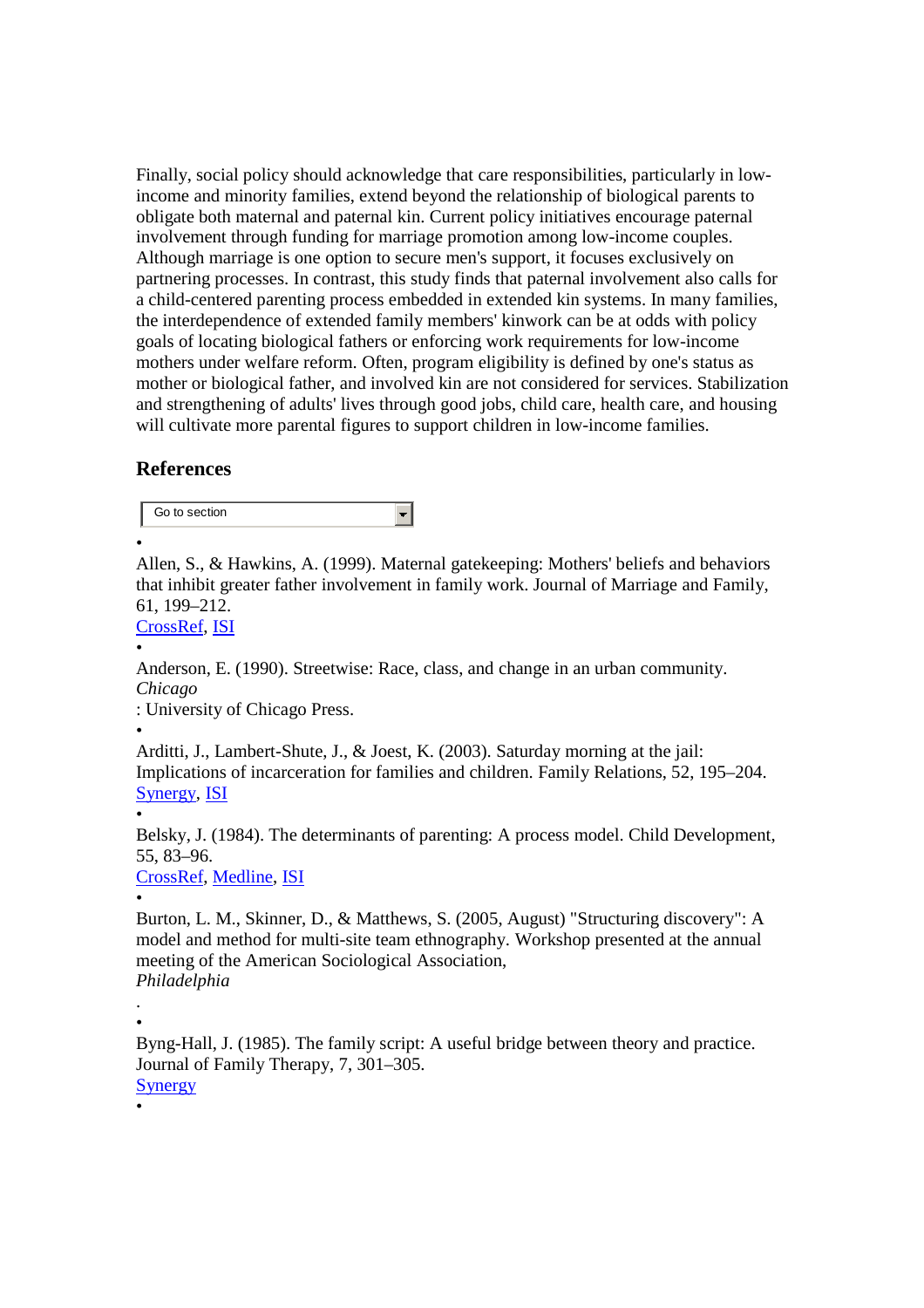Byng-Hall, J. (1988). Scripts and legends in families and family therapy. Family Process, 27, 167–179.

Synergy, Medline •

Carlson, M., McLanahan, S., & England, P. (2004). Union formation in fragile families. Demography, 41, 237–261. CrossRef, Medline, ISI

•

Crosbie-Burnett, M., & Lewis, E. (1999). Use of African American family structures and functioning to address the challenges of European American postdivorce families. In S. Coontz (Ed.), American families: A multicultural reader (pp. 455–468). *New York* 

: Routledge.

•

DeLuccie, M. (2001). Mothers as gatekeepers: A model of maternal mediators of father involvement. Journal of Genetic Psychology, 156, 115–131.

•

DiLeonardo, M. (1987). The female world of cards and holidays: Women, families, and the work of kinship. Signs: Journal of Women in Culture and Society, 12, 440–453. CrossRef, ISI

• Doherty, W., Kouneski, E., & Erikson, M. (1998). Responsible fathering: An overview and conceptual framework. Journal of Marriage and the Family, 60, 277–292. CrossRef, ISI

•

Dominguez, S., & Watkins, C. (2003). Creating networks for survival and mobility: Social capital among African Americans and Latin American low-income mothers. Social Problems, 50, 111–135.

#### CrossRef, ISI •

Edelman, P., Holzer, H., & Offner, P. (2006). Reconnecting disadvantaged young men. *Washington, DC* 

: The Urban Institute Press.

•

Edin, K. (2000). What do low-income single mothers say about marriage? Social Problems, 47, 112–133.

#### ISI •

Edin, K., & Kefalas, M. (2005). Promises I can keep: Why poor women put motherhood before marriage.

*Berkeley* 

: University of California Press.

•

Edin, K., & Lein, L. (1997). Making ends meet: How single mothers survive welfare and low-wage work. *New York*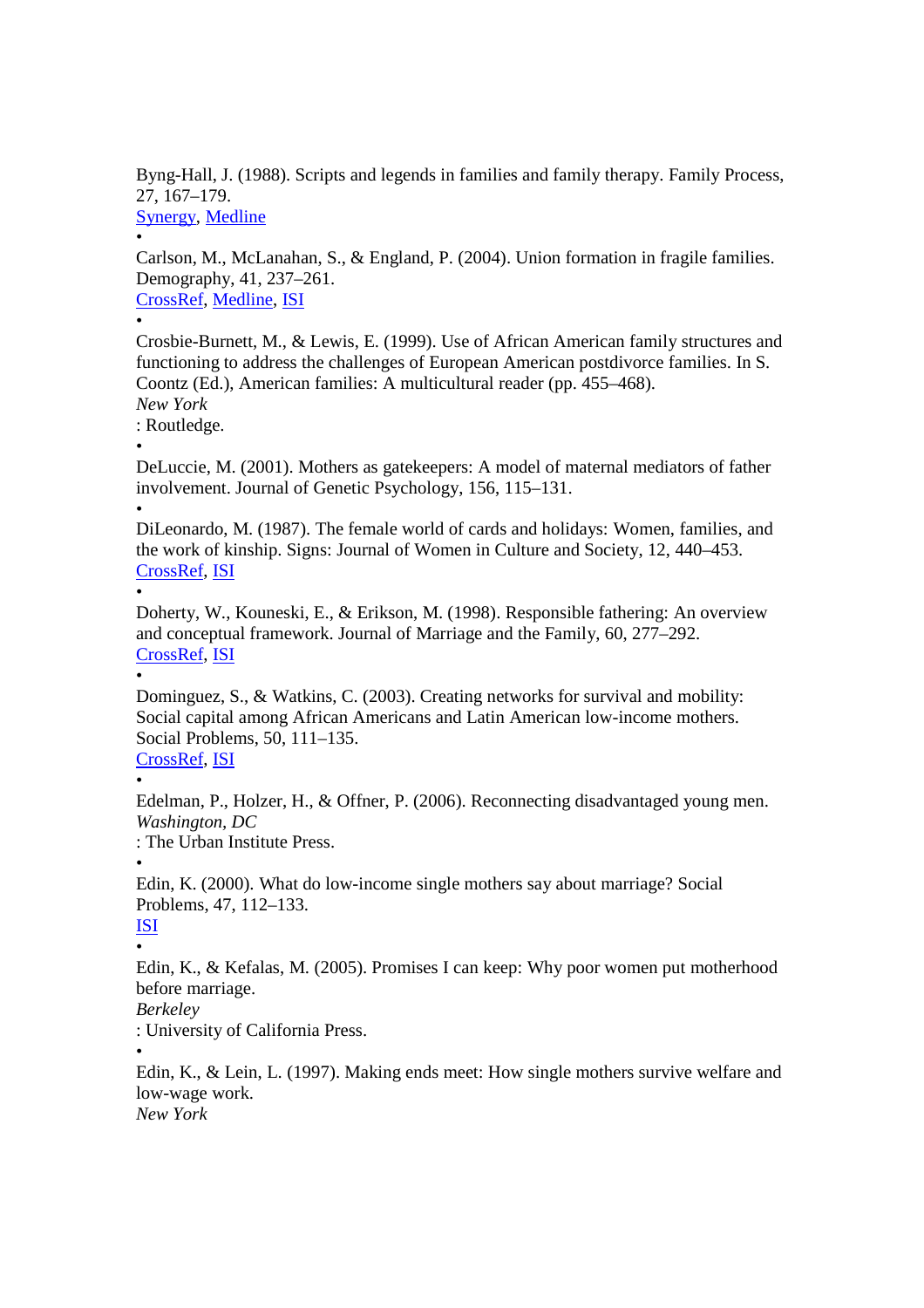: Russell Sage Foundation.

• Fagan, J., & Barnett, M. (2003). The relationship between maternal gatekeeping, paternal competence, mothers' attitudes about the father role, and father involvement. Journal of Family Issues, 24, 1020–1043.

CrossRef, ISI •

Garey, A. (1999). Weaving work and motherhood. *Philadelphia*  : Temple University Press.

•

Garey, A., Hansen, K., Hertz, R., & MacDonald, C. (2002). Care and kinship: An introduction. Journal of Family Issues, 23, 703–715. CrossRef, ISI

•

Gerstel, N., & Gallagher, S. (1993). Kinkeeping and distress: Gender, recipients of care, and work-family conflict. Journal of Marriage and the Family, 55, 598–607. CrossRef, ISI

•

Gibson, C., Edin, K., & McLanahan, S. (2005). High hopes but even higher expectations: The retreat from marriage among low-income couples. Journal of Marriage and Family, 67, 1301–1312.

Synergy, ISI

•

Glenn, E. N., Chang, G., & Forcey, L. R. (1994). Mothering: Ideology, experience, and agency.

*New York*  : Routledge.

•

Jarrett, R., Roy, K., & Burton, L. (2002). Fathers in the 'hood': Qualitative research on low-income African-American men. In C. Tamis-LeMonda & N. Cabrera (Eds.), Handbook of father involvement: Multidisciplinary perspectives (pp. 211–248). *New York* 

: Erlbaum.

•

Johnson, E., Levine, A., & Doolittle, F. (1999). Fathers' fair share: Helping poor men manage child support and fatherhood.

*New York* 

: Russell Sage Foundation.

•

Kaufman, L. (2005, January 17). Unmarried fathers gain tax incentive in Pataki proposal. New York Times, p. A1.

•

Kotchick, B., Dorsey, S., & Heller, L. (2005). Predictors of parenting among African American single mothers: Personal and contextual factors. Journal of Marriage and Family, 67, 448–460.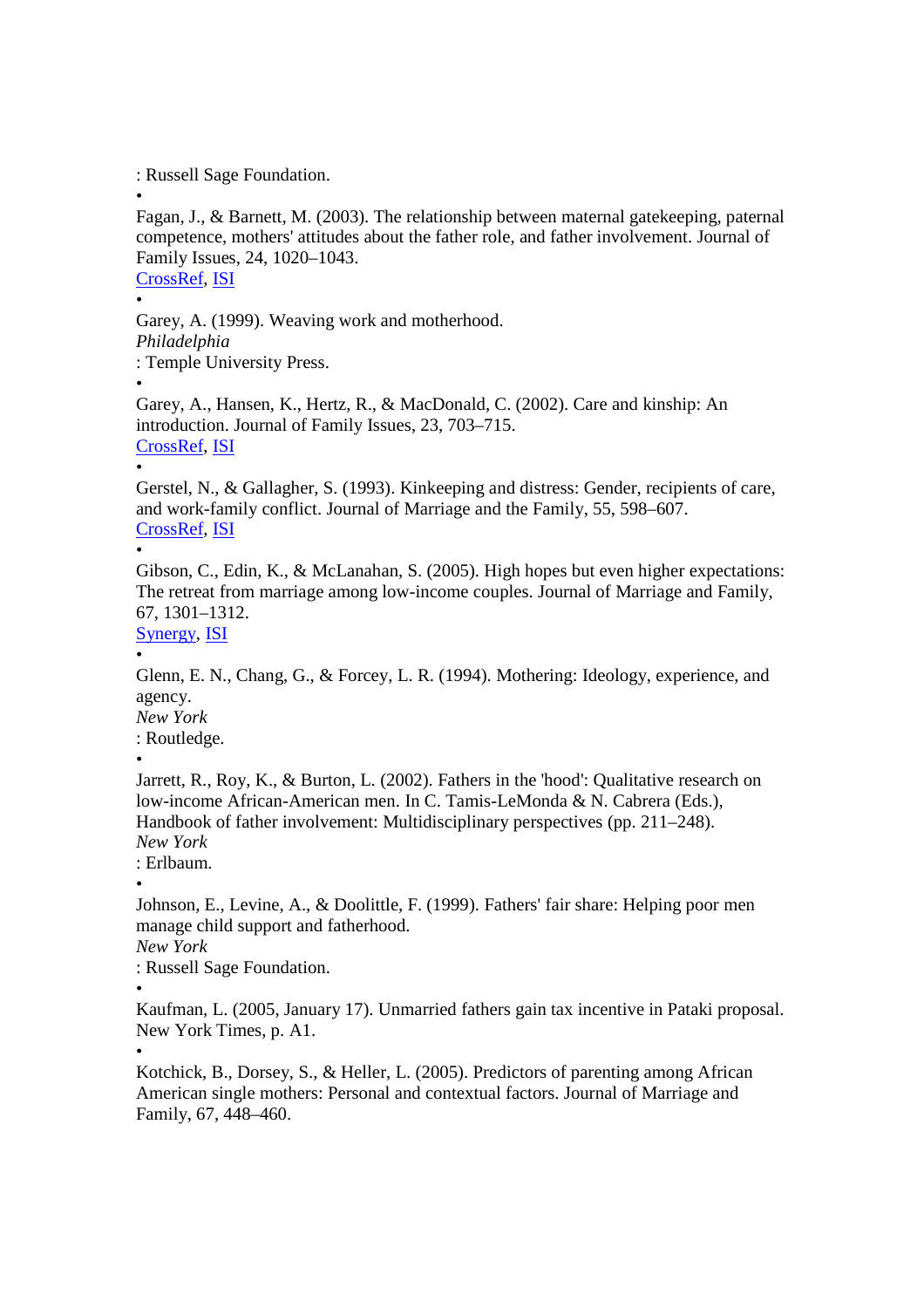Synergy, ISI

• LaRossa, R. (2005). Grounded theory methods and qualitative family research. Journal of Marriage and Family, 67, 837–857. Synergy, ISI •

Lincoln, Y., & Guba, E. (1985). Naturalistic inquiry. *Thousand Oaks, CA*  : Sage.

•

Manning, W., Stewart, S., & Smock, P. (2003). The complexity of fathers' parenting responsibilities and involvement with nonresident children. Journal of Family Issues, 24, 645–667.

CrossRef, ISI

•

McLanahan, S., & Sandefur, G. (1994). Growing up with a single parent: What hurts, what helps.

*Cambridge, MA* 

: Harvard University Press.

•

Mincy, R., Garfinkel, I., & Nepomnyaschy, L. (2005). In-hospital paternity establishment and father involvement in fragile families. Journal of Marriage and Family, 67, 611–625. Synergy, ISI

•

•

Nelson, M. (2000). Single mothers and social support: The commitment to, and retreat from, reciprocity. Qualitative Sociology, 23, 291–317. CrossRef

Nurse, A. (2002). Fatherhood arrested: Parenting from within the juvenile justice system. *Nashville, TN* 

: Vanderbilt University Press.

• Pirog-Good, M. (1993). In-kind contributions as child support: The teen alternative parenting program. In R. Lerman & T. Ooms (Eds.), Young unwed fathers: Changing roles and emerging policies (pp. 251–266).

*Philadelphia* 

: Temple University Press.

```
•
```
Pleck, J., & Masciadrelli, B. (2004). Paternal involvement in US resident fathers: Levels, sources, and consequences. In M. Lamb (Ed.), The role of fathers in child development (4th ed.).

*Hoboken, NJ* 

: Wiley.

•

Portes, A., & Sensenbrenner, J. (1993). Embeddedness and immigration: Notes on the social determinants of economic action. American Journal of Sociology, 98, 1320–1350.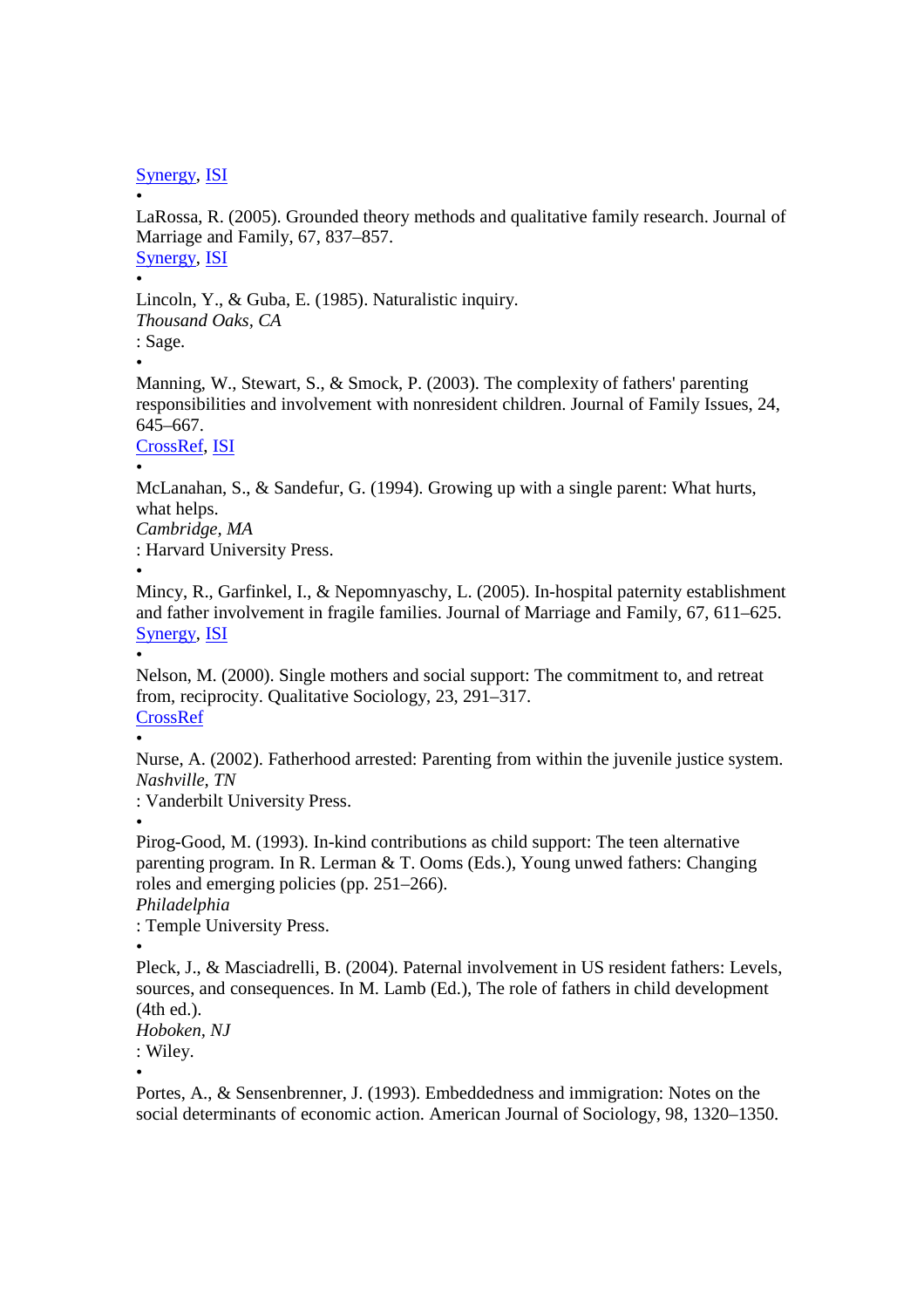## CrossRef, ISI

• Rosenthal, C. (1985). Kinkeeping in the familial division of labor. Journal of Marriage and the Family, 47, 965–974. CrossRef, ISI

• Roy, K. (1999). Low-income fathers in an African-American community and the requirements of welfare reform. Journal of Family Issues, 20, 432–457. ISI

• Roy, K., Tubbs, C., & Burton, L. (2004). Don't have no time: Daily rhythms and the organization of time for low-income families. Family Relations, 53, 168–178. Synergy, ISI

•

Sano, Y. (2004). The unanticipated consequences of promoting father involvement: A feminist perspective. In V. Bengston, A. Acock, K. Allen, P. Dilworth Anderson, & D. Klein (Eds.), Sourcebook of family theory and research (pp. 355–356). *Thousand Oaks, CA* 

: Sage.

•

Seery, B., & Crowley, M. S. (2000). Women's emotion work in the family: Relationship management and the process of building father-child relationships. Journal of Family Issues, 21: 100–127.

ISI •

Stack, C. (1974). All our kin: Strategies for survival in a Black community. *New York* 

: Random House.

•

Stack, C., & Burton, L. (1993). Kinscripts. Journal of Comparative Family Studies, 24, 157–170.

ISI •

Strauss, A., & Corbin, J. (1998). Basics of qualitative research: Techniques and procedures for developing grounded theory (2nd ed.). *Thousand Oaks, CA*  : Sage.

•

Townsend, N. (2002). The package deal: Marriage, work and fatherhood in men's lives. *Philadelphia* 

: Temple University Press.

•

U.S. Department of Health and Human Services. (2002). Federal Register (Vol. 67, No. 31, pp. 6931–6933). *Washington, DC*  : Author.